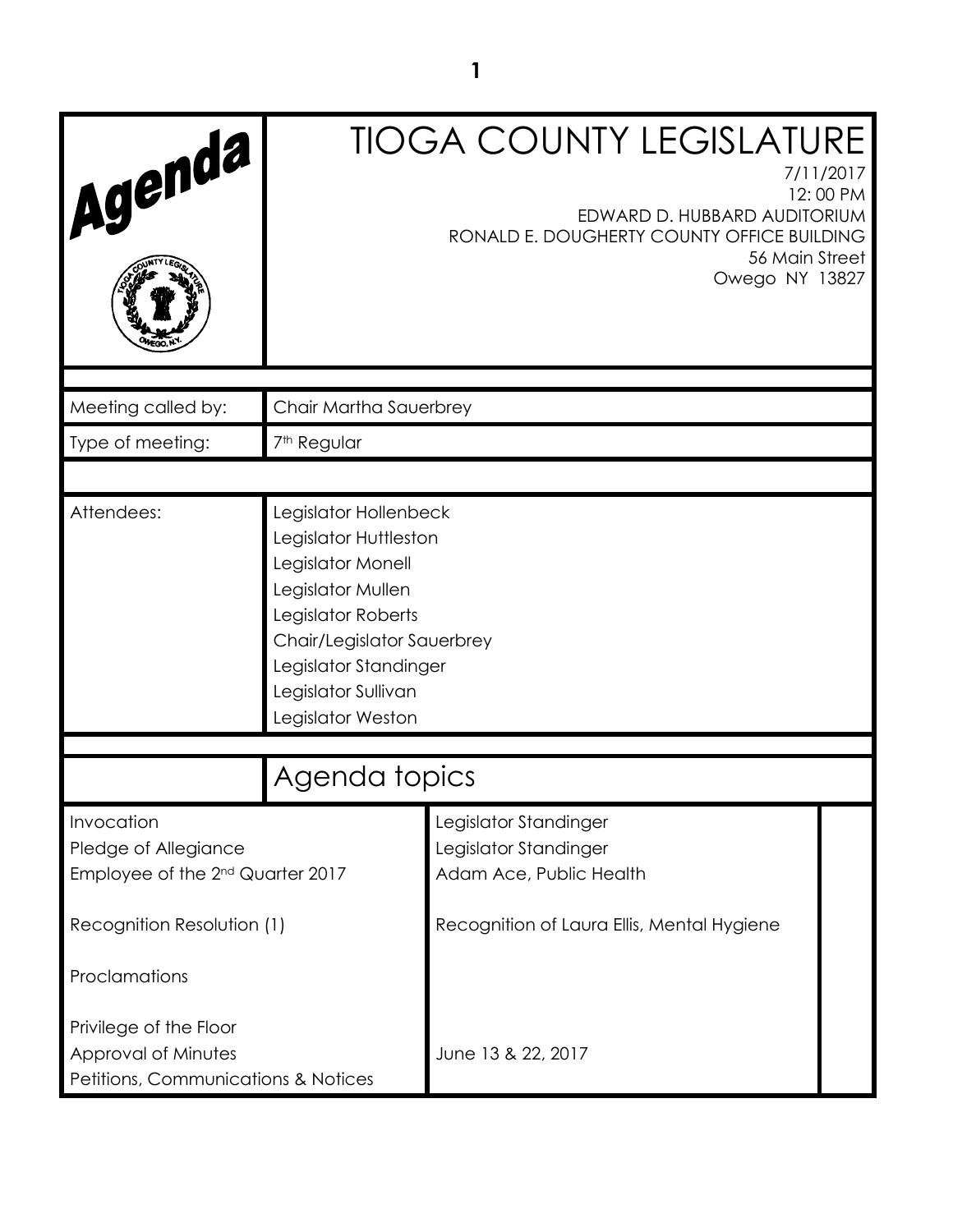Appointments/Reappointments

| Reports Standing/Special Committees |                  |                                                                                                                                                                                                                                                                                                                                                                                                                                                                                         |           |
|-------------------------------------|------------------|-----------------------------------------------------------------------------------------------------------------------------------------------------------------------------------------------------------------------------------------------------------------------------------------------------------------------------------------------------------------------------------------------------------------------------------------------------------------------------------------|-----------|
| <b>RESOLUTIONS:</b>                 | 1.               | Contingency Funding - Housing Inmates in other County Jails                                                                                                                                                                                                                                                                                                                                                                                                                             |           |
|                                     |                  | 2. Contingency Funding for Jail Inmate Medical                                                                                                                                                                                                                                                                                                                                                                                                                                          |           |
|                                     | Hygiene          | 3. Appropriation of Funds and Budget Modification Mental                                                                                                                                                                                                                                                                                                                                                                                                                                |           |
|                                     |                  | 4. Transfer of Funds and Budget Modification Public Works                                                                                                                                                                                                                                                                                                                                                                                                                               |           |
|                                     |                  | 5. Re-Establish Prior Year Capital Project Interoperable Grant                                                                                                                                                                                                                                                                                                                                                                                                                          |           |
|                                     |                  | 6. Adopt Local Law No. 2 of 2017-Local Law Amending LL 6 of<br>2015 with regards to sales tax                                                                                                                                                                                                                                                                                                                                                                                           |           |
|                                     |                  | 7. LOCAL LAW TO BE INTRODUCED - A Local Law of the Tioga<br>County Legislature of the County of Tioga, repealing the<br>wireless communications surcharge authorized by Article Six<br>of the County Law of the State of New York; and imposing<br>the wireless communications surcharges pursuant to the<br>authority of Tax Law §186-g                                                                                                                                                |           |
|                                     |                  | 8. Schedule Public Hearing Local Law Introductory No. C of<br>2017-Wireless communications surcharges                                                                                                                                                                                                                                                                                                                                                                                   |           |
|                                     |                  | 9. Resolution of the Legislature of Tioga County amending<br>Resolution 231-15 recodifying and reimposing general sales<br>and compensating use taxes imposed at the rate of three<br>percent and also imposing an additional one percent rate of<br>such taxes for a period of two years, pursuant to the authority<br>of Section 1210 of Article 29 of the Tax Law of the State of<br>New York to extend the effective dates of such taxes for two<br>years through November 30, 2019 |           |
|                                     |                  | 10. Appoint an Early Intervention Official for Tioga County Public<br><b>Health Department</b>                                                                                                                                                                                                                                                                                                                                                                                          |           |
|                                     |                  | 11. Erroneous Assessment Town of Barton                                                                                                                                                                                                                                                                                                                                                                                                                                                 |           |
|                                     |                  | 12. Erroneous Assessment Town of Barton                                                                                                                                                                                                                                                                                                                                                                                                                                                 |           |
|                                     |                  | 13. Erroneous Assessment Town of Barton                                                                                                                                                                                                                                                                                                                                                                                                                                                 |           |
|                                     | delinquent taxes | 14. Authorize Sale of County Owned Properties acquired for                                                                                                                                                                                                                                                                                                                                                                                                                              |           |
|                                     |                  | 15. Approve Change Order for Day Hollow Paving Project                                                                                                                                                                                                                                                                                                                                                                                                                                  |           |
|                                     |                  | 16. Award Contract for Cleaning Services for County Buildings                                                                                                                                                                                                                                                                                                                                                                                                                           |           |
|                                     |                  | 17. Authorize Chair of Legislature to Sign Application for Grant<br><b>Funds Department of Social Services</b>                                                                                                                                                                                                                                                                                                                                                                          |           |
|                                     | Application      | 18. Authorize the Submission of Homeland Security Grant<br>(SHSP 17 and<br><b>SLETPP</b><br>17)<br>Management Sheriff's Office                                                                                                                                                                                                                                                                                                                                                          | Emergency |
|                                     |                  | 19. Authorize the Submission of 2017-2018 Hazardous Materials                                                                                                                                                                                                                                                                                                                                                                                                                           |           |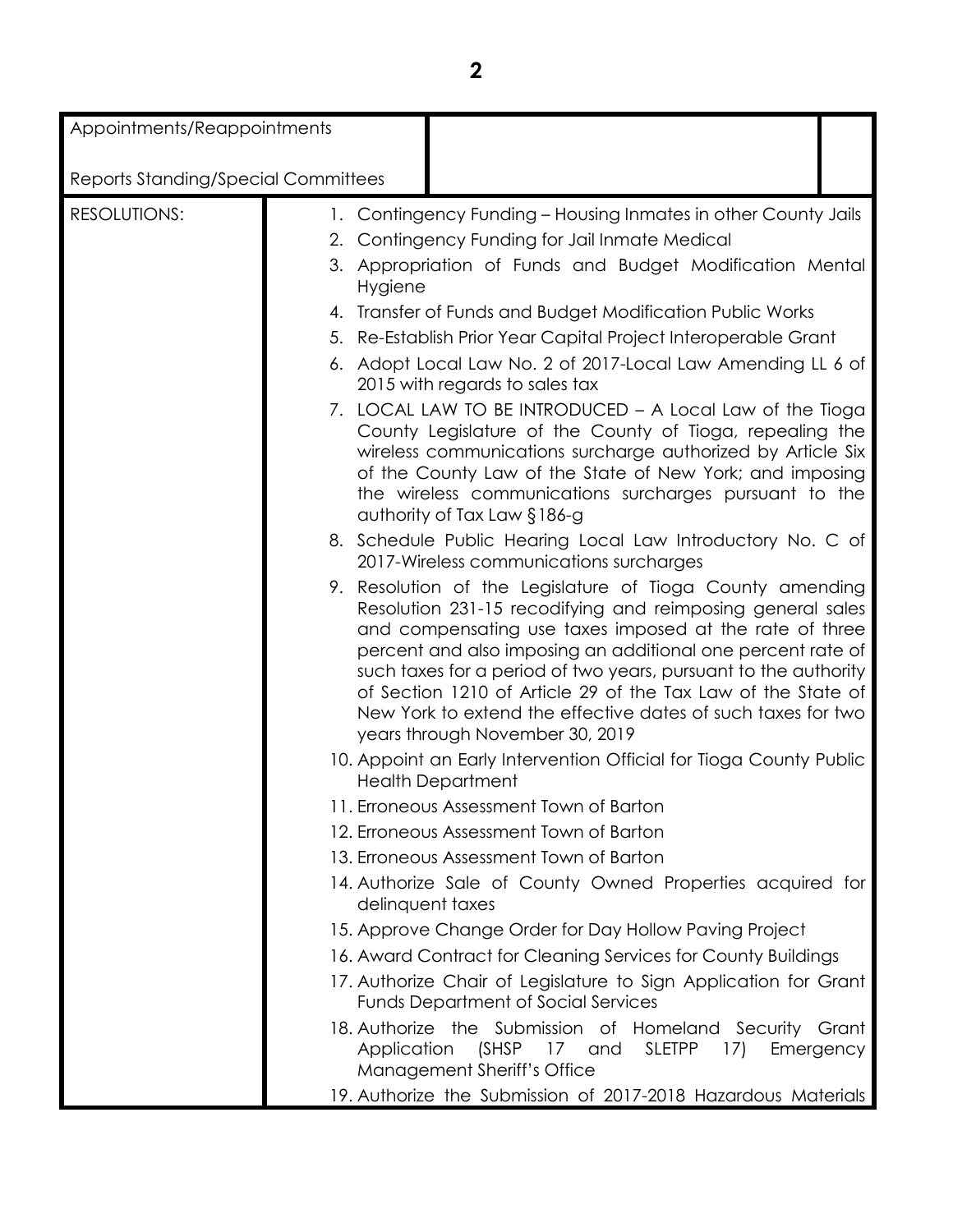| (HMEP)<br>Grant<br>Preparedness<br>Application<br>Emergency<br><b>Emergency Management</b>                                  |
|-----------------------------------------------------------------------------------------------------------------------------|
| 20. Tioga County Support for the Village of Waverly NYS Parks EFP<br>CFA Grant for Waverly Glen Park Phase 1 Implementation |
| 21. Authorize Application for New York State Community<br>Development Block Grant Public Health Department                  |
| 22. Authorize Salary Reallocation Public Health Department                                                                  |
| 23. Abolish/Create Positions Department of Social Services                                                                  |
| 24. Standard Work Day and Reporting Resolution                                                                              |
| 25. Create and Fill Temporary Part-Time Assistant Fire Coordinator<br>Position Bureau of Fire                               |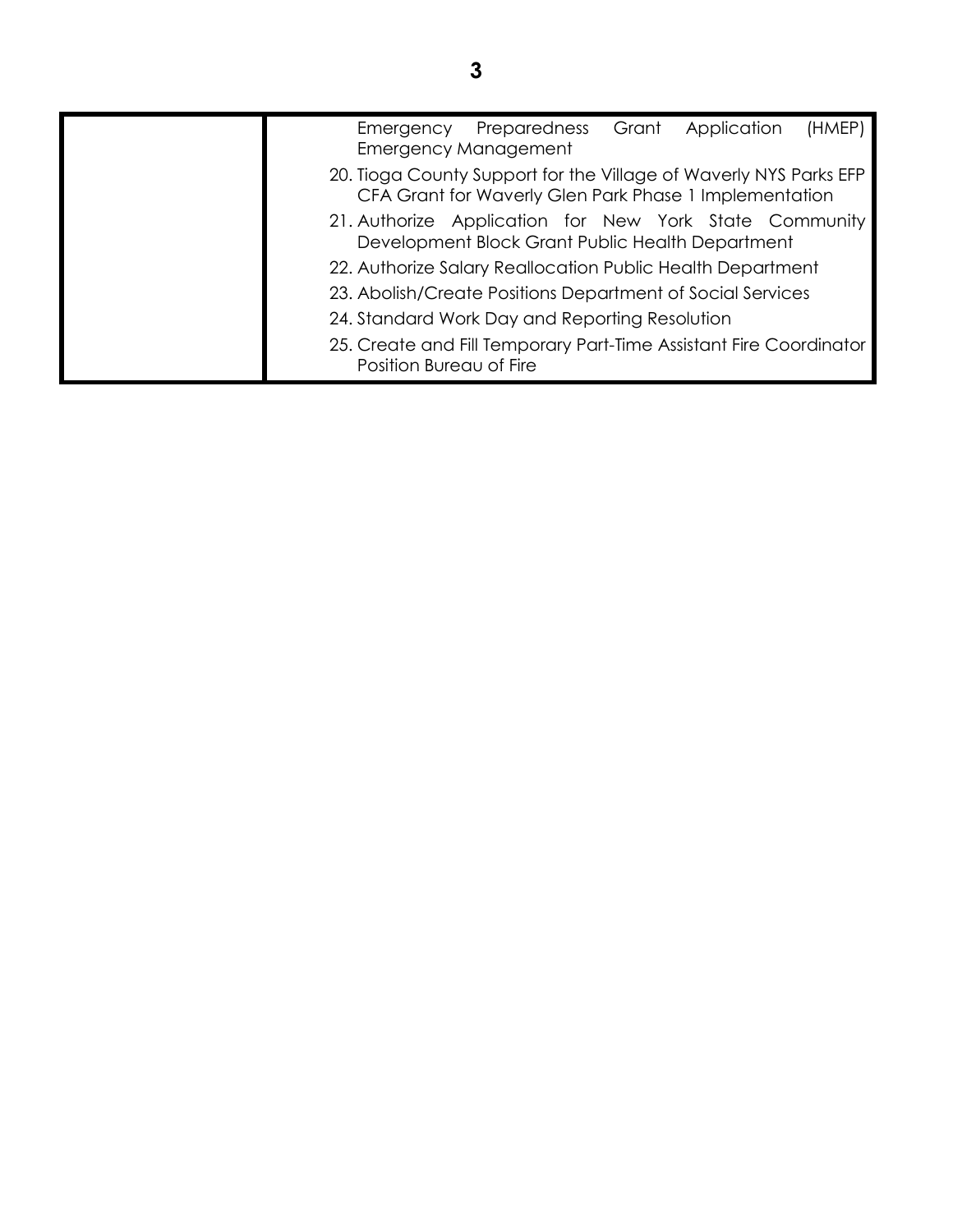REFERRED TO HEALTH & HUMAN SERVICES COMMITTEE

RESOLUTION NO. –17 RECOGNITION OF LAURA ELLIS 25 YEARS OF DEDICATED SERVICE TO THE TIOGA COUNTY DEPARTMENT OF MENTAL HYGIENE

WHEREAS: Laura Ellis was appointed to the position of Account Clerk Typist on March 8, 1993 for the Department of Social Services and transferred and promoted to Senior Account Clerk Typist in March 1996 to the Mental Hygiene Department, again promoted in 1999 to Administrative Assistant, in 2001, Senior Account Clerk that has been amended to Account Associate II on January 25, 2017 with Tioga County Department of Mental Hygiene; the position she still holds; and

WHEREAS: Laura Ellis has been extremely dedicated, loyal and professional in the performance of her duties and responsibilities during the past 22 years to the Mental Hygiene Department. She has earned the respect of her director, colleagues and peers throughout Tioga County; and

WHEREAS: Mrs. Ellis retires on July 31, 2017; therefore be it

RESOLVED: That the Tioga County Legislature, on its own behalf, as well as on behalf of the citizens of Tioga County, express sincere gratitude to Laura Ellis for her 25 years of dedicated and loyal service to the residents of Tioga County; and be it further

RESOLVED: That this resolution be spread upon the minutes of this meeting and a certified copy be presented to this outstanding employee, Laura Ellis.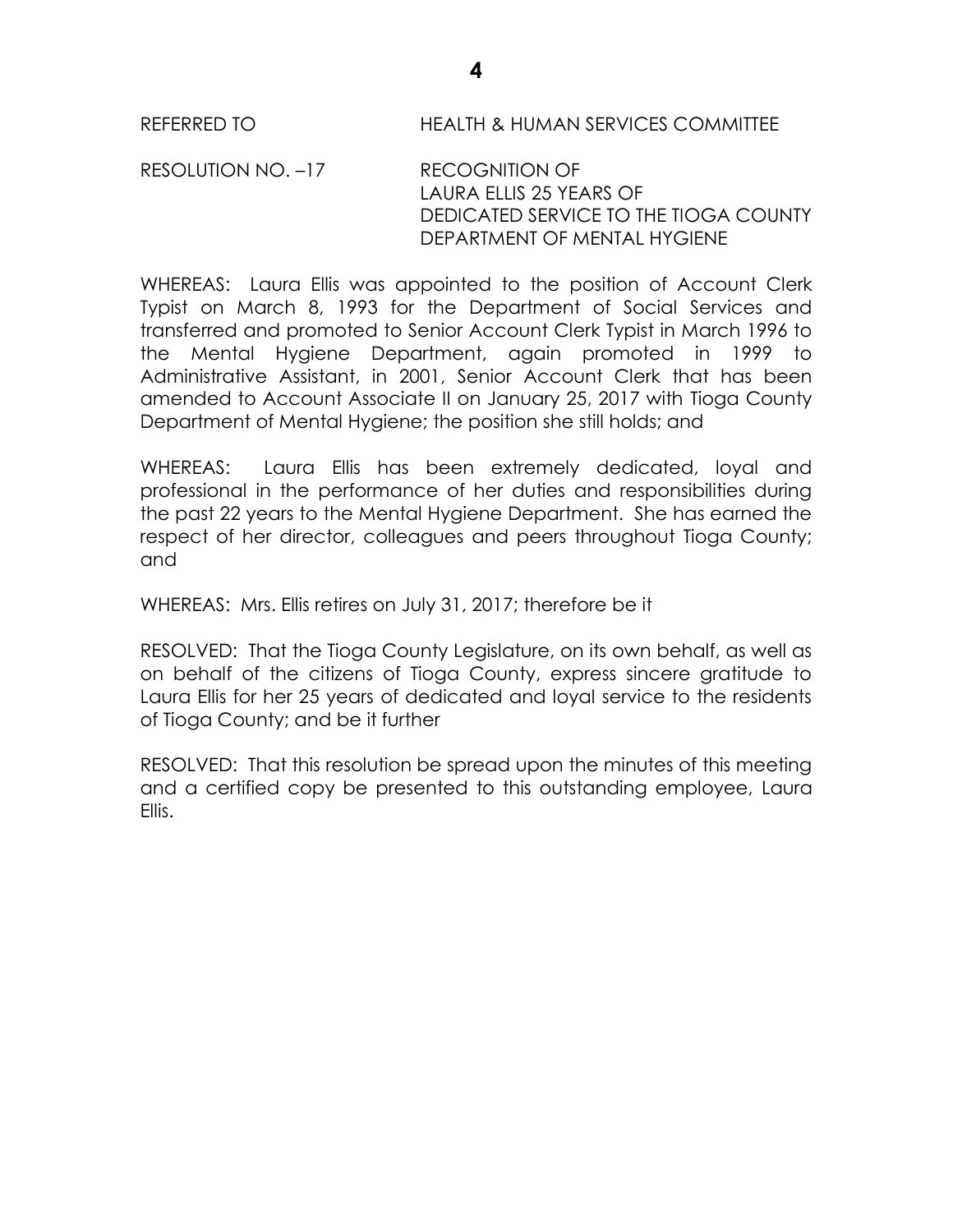## REFERRED TO: THE PUBLIC SAFETY COMMITTEE FINANCE COMMITTEE

RESOLUTION NO. -17 CONTINGENCY FUNDING – HOUSING INMATES IN OTHER COUNTY JAILS

WHEREAS: The NYS Attorney General's Operation "Un-Wise" investigation resulted in the incarceration of more than twenty-three drug suspects in the Tioga County Jail; and

WHEREAS: The inmate population at the jail has exceeded the allowable available bed space set by the NYS Commission of Correction; and

WHEREAS: The NYS Commission of Correction has approved a substitute jail order providing for the housing of Tioga County inmates at other county jails until which time they can be housed at the Tioga County Jail; and

WHEREAS: The Sheriff has no funds to pay for housing Tioga County Inmates in other county jails, now therefore be it,

RESOLVED: That contingency funding is appropriated to pay for the housing of Tioga County Inmates at other County Jails as follows:

| From: Contingency A1990 540715 (Transfer) | \$175,000 |
|-------------------------------------------|-----------|
|-------------------------------------------|-----------|

To: Jail Account A3150 540140 (Contracting Services) \$175,000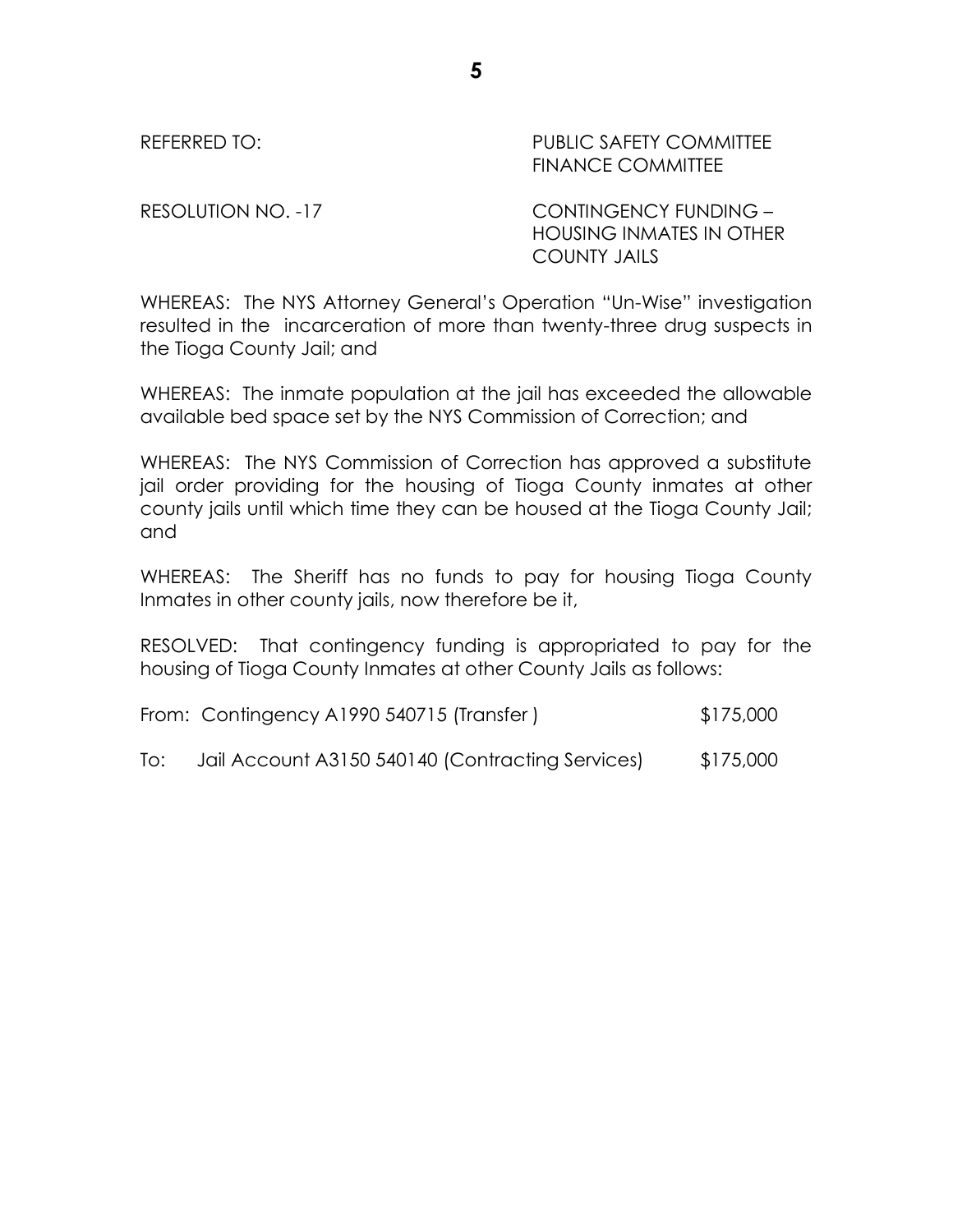# REFERRED TO: The PUBLIC SAFETY COMMITTEE FINANCE COMMITTEE

RESOLUTION NO. -17 CONTINGENCY FUNDING FOR JAIL INMATE MEDICAL

WHEREAS: The Sheriff is experiencing higher Medical Expenses than expected in the Jail; and

WHEREAS: Contingency funding is necessary to pay for inmate medical expenses offsite, now therefore be it,

RESOLVED: That the following contingency funds be appropriated as follows:

|  | From: Contingency Account A1990 540715 (Transfer) | \$15,000 |
|--|---------------------------------------------------|----------|
|  |                                                   |          |

To: Jail Account A3150 540370 (Medical Expense) \$15,000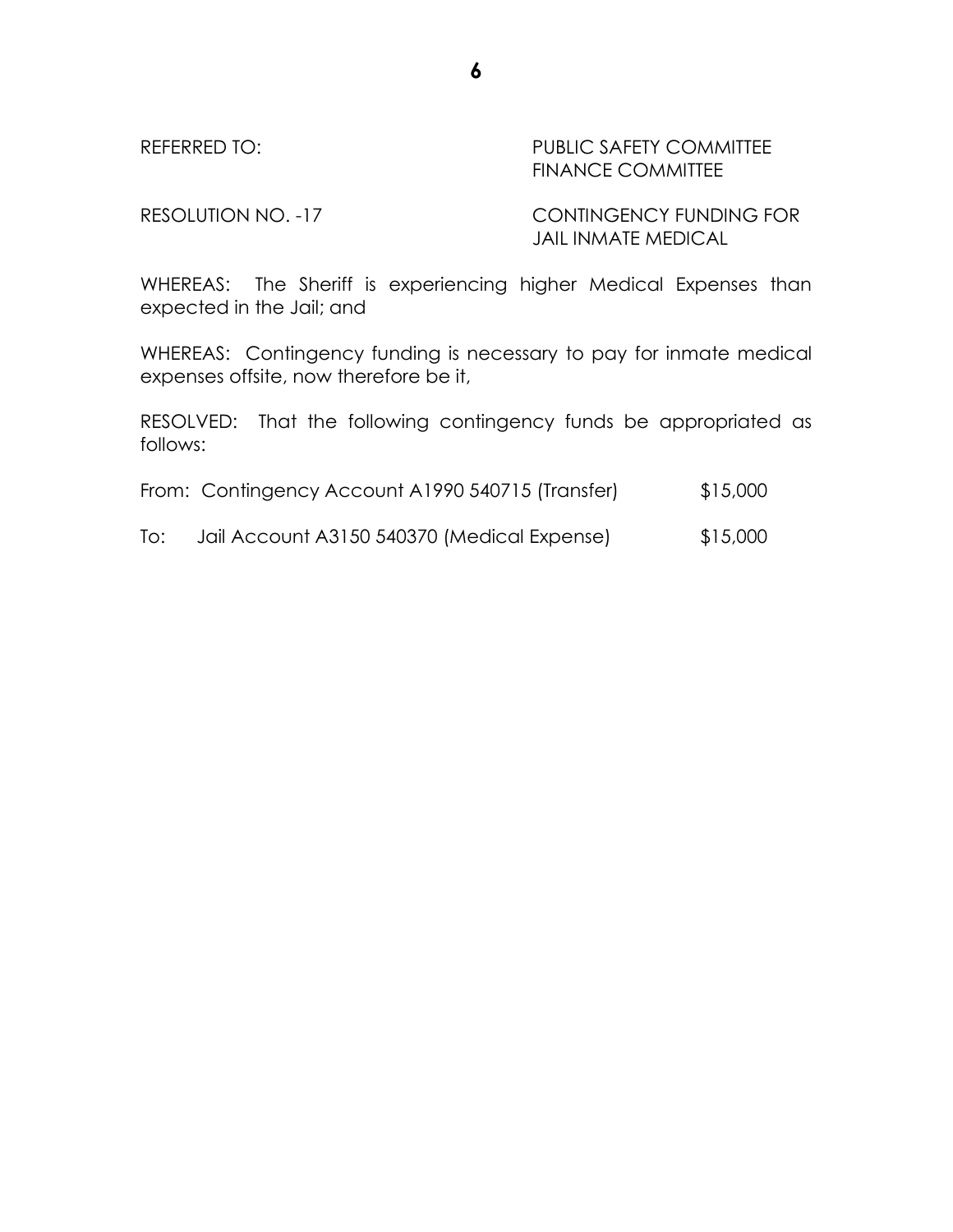### RESOLUTION NO. -17 APPROPRIATION OF FUNDS AND BUDGET MODIFICATION MENTAL HYGIENE

WHEREAS: Tioga County Mental Hygiene (TCMH) has been allocated additional pass through state aid funding for the purpose of Ongoing Integrated Supported Employment; and

WHEREAS: TCMH has contracted with Rehabilitative Support Services to provide these services to Tioga County residents; and

WHEREAS: TCMH will incur no local share increase, yet this will require an appropriation of funds into the proper account codes; and

WHEREAS: Appropriation of funds and Budget modifications require Legislative approval; therefore be it

RESOLVED: That funding be appropriated as follows:

|     | From: A4310-434900 State Aid-Mental Health | \$2,541.00 |
|-----|--------------------------------------------|------------|
| To: | A4311-540595 Services Rendered (Other)     | \$2,541.00 |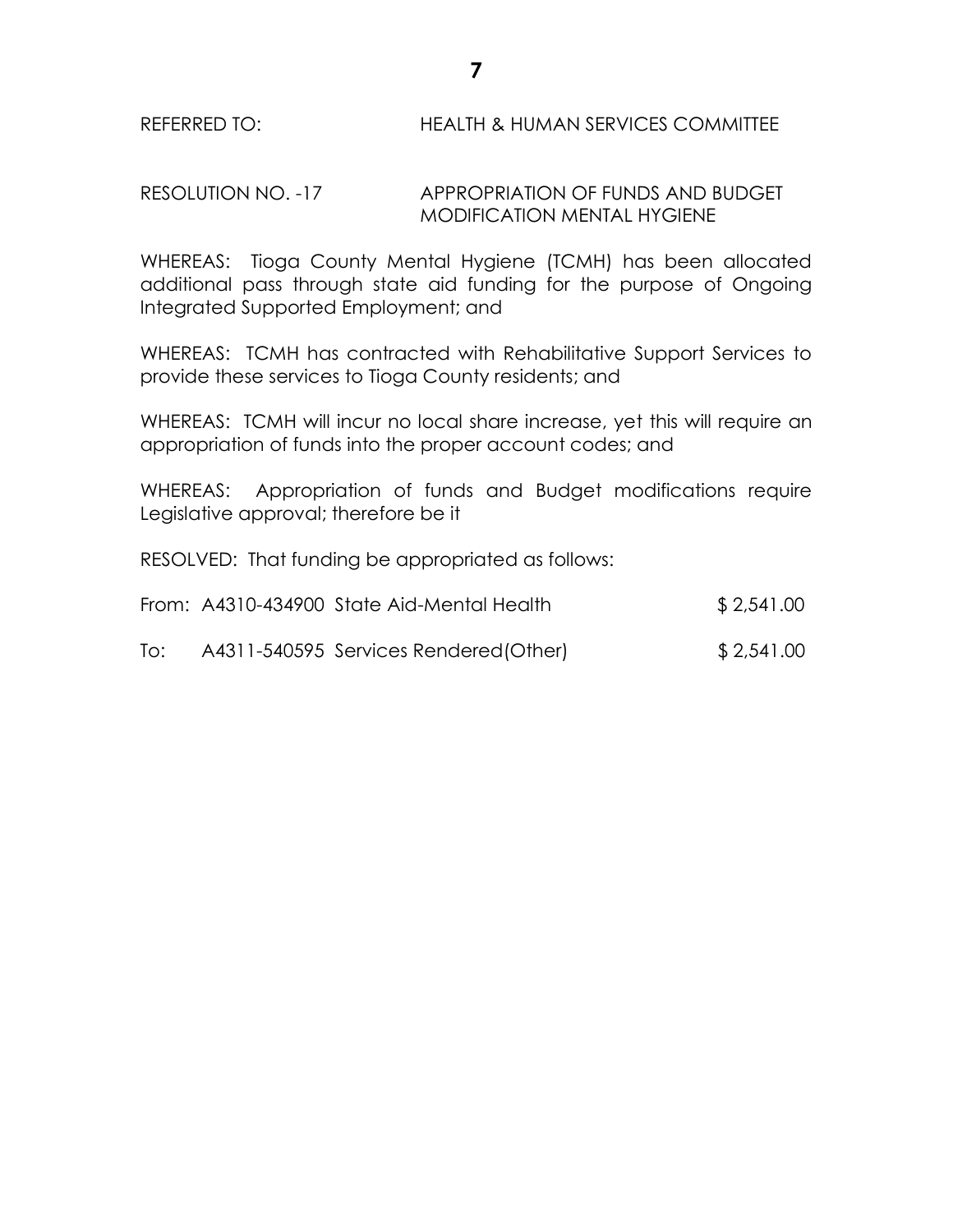| REFERRED TO:       | PUBLIC WORKS COMMITTEE<br>FINANCE/LEGAL COMMITTEE                       |
|--------------------|-------------------------------------------------------------------------|
| RESOLUTION NO. -17 | <b>TRANSFER OF FUNDS AND BUDGET</b><br><b>MODIFICATION PUBLIC WORKS</b> |

WHEREAS: Tioga County Public Works has a need to purchase a trash pump and associated equipment in the amount of \$2,500; and

WHEREAS: Transfer of funds and budget modifications require Legislative approval; therefore be it

RESOLVED: That funding be transferred as follows:

| From: D5110 540262 County Road Culverts | \$2,500.00 |
|-----------------------------------------|------------|
|                                         |            |

To: D5110 520130 County Road Equipment (Not Cars) \$2,500.00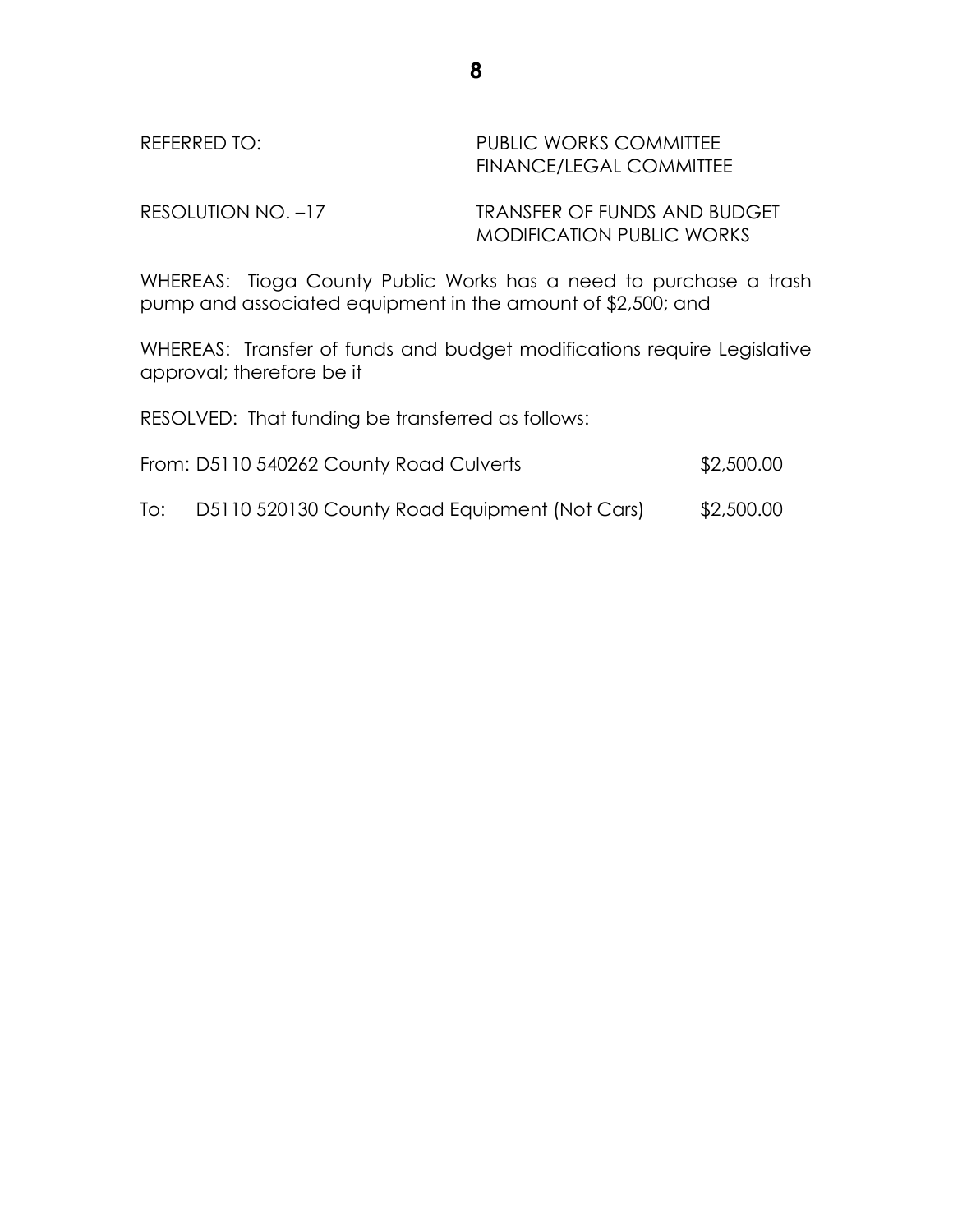REFERRED TO: PUBLIC SAFETY COMMITTEE

RESOLUTION NO. -17 RE-ESTABLISH PRIOR YEAR CAPITAL PROJECT INTEROPERABLE GRANT

WHEREAS: Prior year Capital Projects and Capital Equipment Requests need to be re-established for the remaining unspent balance as of yearend 2016 for purchase or completion in 2017; and

WHEREAS: A portion of Interoperable Grant Funds were not re-established or budgeted in the two prior fiscal years and \$374,380.43 of unspent funds are available; and

WHEREAS: The funds for the Interoperable Grant need to be expended by 8/1/2017and are 100% reimbursable; therefore be it

RESOLVED: That the following accounts and amounts be re-established:

| Interoperable Grant                                                |    | Amt to Establish        |
|--------------------------------------------------------------------|----|-------------------------|
| A3415 540140 Contracted Services<br>A3415 520230 Radio & Equipment | £. | 21,902.32<br>352,478.11 |
| A3415 433063 State Aid Interoperable Grant                         |    | \$374,380.43            |

And be it further

RESOLVED: That any applicable corresponding revenue sources or reserve account funds per prior Resolution shall also be re-established in the 2017 modified budget.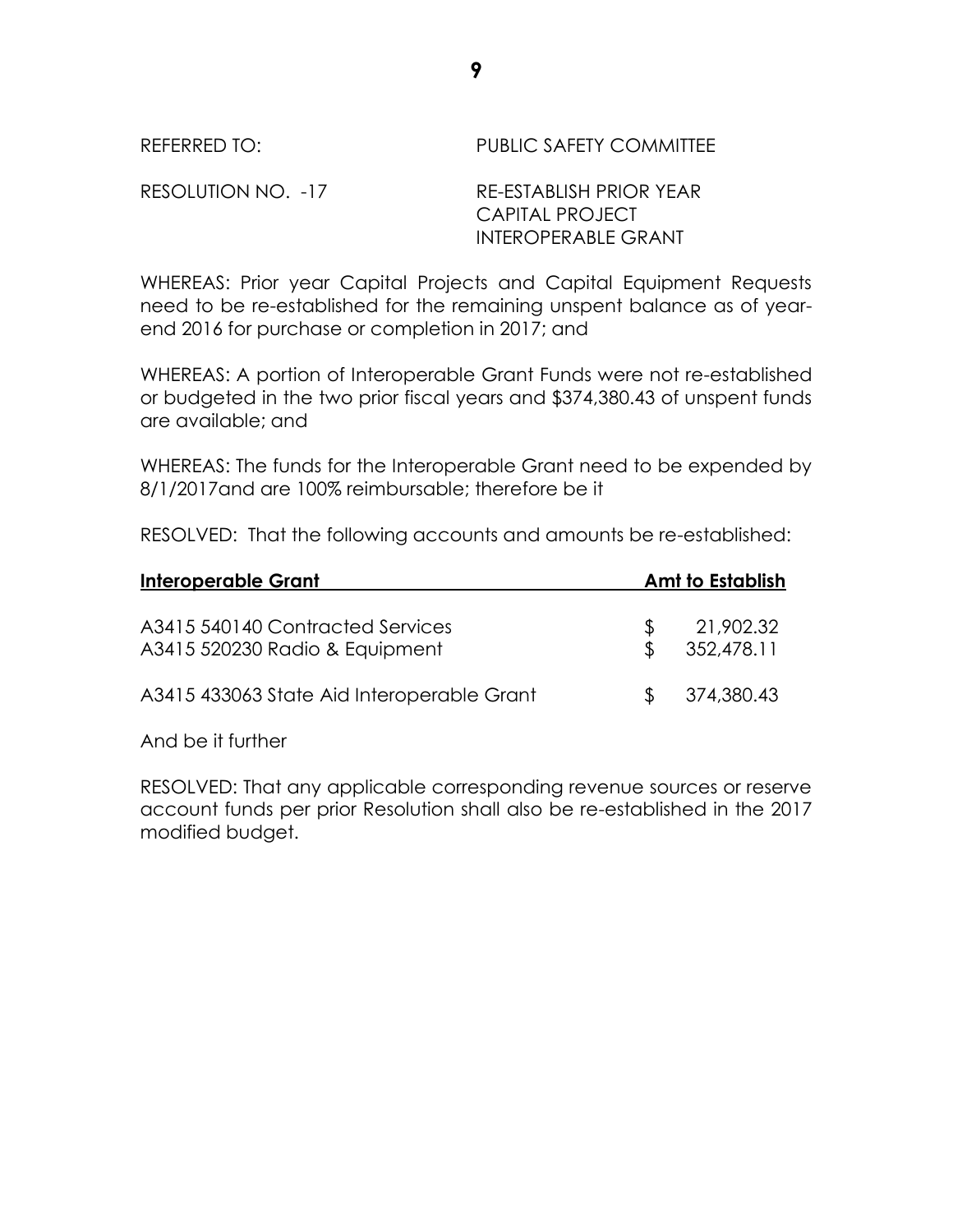#### REFERRED TO: FINANCE/LEGAL COMMITTEE

RESOLUTION NO. –17 ADOPT LOCAL LAW NO. 2 OF 2017

WHEREAS: A public hearing was held on July 6, 2017, following due notice thereof to consider the adoption of Local Law Introductory No. B of the Year 2017 A Local Law amending Local Law 6 of the year 2015 which authorized a 2015 resolution recodifying and reimposing sales and compensating use taxes on sales and uses of tangible personal property and on certain services, and on occupancy of hotel rooms and amusement charges, pursuant to the authority of Section 1210 of Article 29 of the Tax Law of the State of New York, so as to provide that said 2015 resolution may thereafter be amended from time to time including for the purpose of extending said taxes by amending the 2015 resolution's ending date; and

WHEREAS: It is in the best interests of the residents of Tioga County to adopt such Local Law which will Local Law No. 2 of 2017; therefore be it

RESOLVED: That the following Local Law be and hereby is adopted;

County of Tioga

Local Law No. 2 of the Year 2017.

A Local Law amending Local Law 6 of the year 2015 which authorized a 2015 resolution recodifying and reimposing sales and compensating use taxes on sales and uses of tangible personal property and on certain services, and on occupancy of hotel rooms and amusement charges, pursuant to the authority of Section 1210 of Article 29 of the Tax Law of the State of New York, so as to provide that said 2015 resolution may thereafter be amended from time to time including for the purpose of extending said taxes by amending the 2015 resolution's ending date.

Be It Enacted by the Legislature of the County of Tioga as follows:

**SECTION 1:** That Section 2 of Local Law No. 6 of the year 2015 be amended as follows:

**SECTION 2:** Notwithstanding the repeal of such Local Law No. 1 of 1968 by this Local Law, all provisions of such Local Law No. 1 of 1968, in respect to the imposition, exemption, assessment, payment,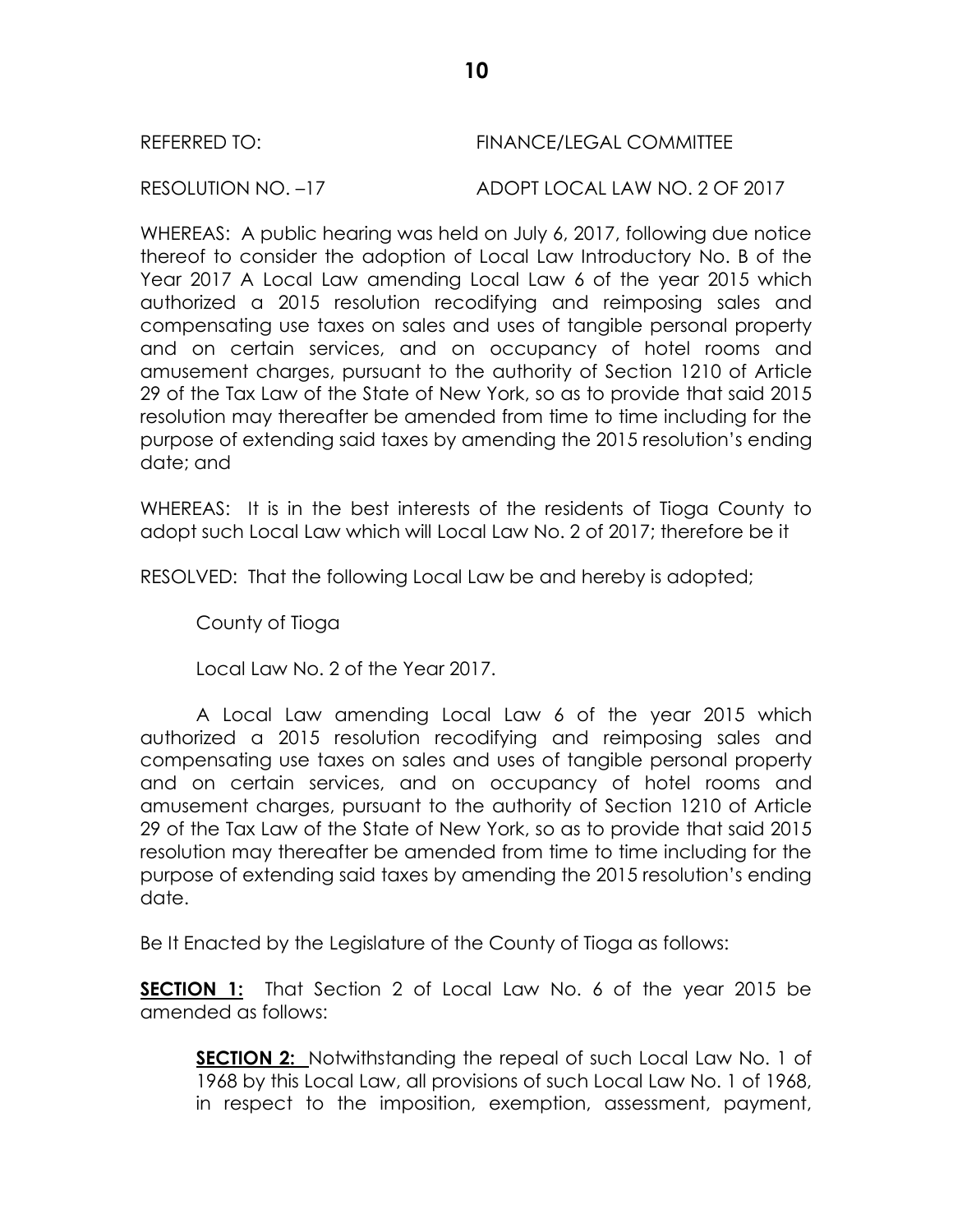payment over, determination, collection, and credit or refund of taxes imposed thereunder, the filing of forms and returns, the preservation of records for the purposes of such taxes, the secrecy of returns, the disposition of revenues, and the civil and criminal penalties applicable to the violation of the provisions of such Local Law, shall continue in full force and effect with respect to all such taxes accrued up to December 1, 2015; all actions and proceedings, civil or criminal, commenced or authorized to be commenced under or by virtue of any provision of such Local Law No. 1 so repealed, and pending or able to be commenced immediately prior to the taking effect of such repeal, may be commenced, prosecuted and defended to final effect in the same manner as they might if such provisions were not so repealed; and the provisions of the resolution effective December 1, 2015 as amended from time to time, recodifying and reimposing the taxes imposed by such Local Law No. 1, shall be construed as a continuation of the provisions of Local Law No. 1, modified or amended according to the language employed, and not as an enactment of new taxes, other than the additional one percent rate of such taxes imposed for the period commencing December 1, 2015.

**SECTION 2:** This enactment shall take effect upon filing with the Secretary of State.

#### And be it further

RESOLVED: That the Clerk of the Legislature be and hereby is directed, pursuant to Local Law No. 4 of 1992, to cause to be published in the official newspapers of the County of Tioga a synopsis of such Local Law, such synopsis to be within ten days after adoption of the Local Law; and be it further

RESOLVED: That the Clerk of the Legislature be and hereby is directed within five days after adoption of such Local Law to cause the Local Law to be filed as required by the Municipal Home Rule Law Section 27.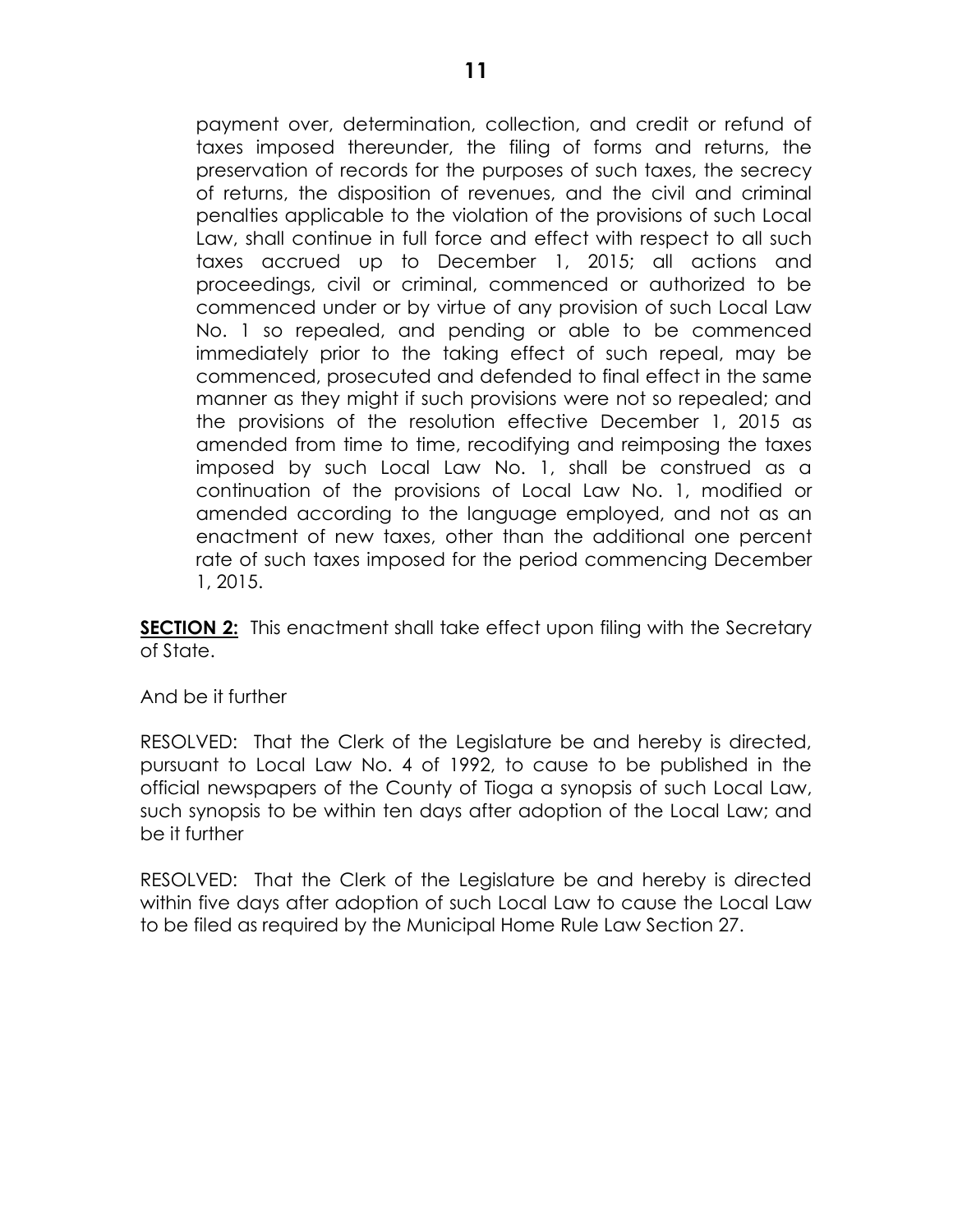### LOCAL LAW TO BE INTRODUCED

County of Tioga

Local Law No. of the Year 2017.

A Local Law of the Tioga County Legislature of the County of Tioga, repealing the wireless communications surcharge authorized by Article Six of the County Law of the State of New York; and imposing the wireless communications surcharges pursuant to the authority of Tax Law §186-g.

Be It Enacted by the Legislature of the County of Tioga as follows:

SECTION 1: A Local Law imposing a Wireless Communication Surcharge in Tioga County hereinafter known as Local Law No. 6 of the year 2003, is hereby REPEALED.

SECTION 2: Imposition of wireless communications surcharges. (a) Pursuant to the authority of Tax Law §186-g, there are hereby imposed and there shall be paid surcharges within the territorial limits of the County of Tioga on: (i) wireless communications service provided to a wireless communications customer with a place of primary use within such County of Tioga, at the rate of thirty cents per month on each wireless communications device in service during any part of the month; and (ii) the retail sale of prepaid wireless communications service sold within such County of Tioga, at the rate of thirty cents per retail sale, whether or not any tangible personal property is sold therewith.

(b) Wireless communications service suppliers shall begin to add such surcharge to the billing of its customers and prepaid wireless communications sellers shall begin to collect such surcharge from its customers commencing December 1, 2017.

(c) Each wireless communications service supplier and prepaid wireless communications seller is entitled to retain, as an administrative fee, an amount equal to three percent of its collections of the surcharges imposed by this Local Law, providing that the supplier or seller files any required return and remits the surcharges due to the New York State Commissioner of Taxation and Finance on or before its due date.

SECTION 3: Administration of surcharges. The surcharges imposed by this Local Law shall be administered and collected by the New York State Commissioner of Taxation and Finance as provided in paragraph (8) of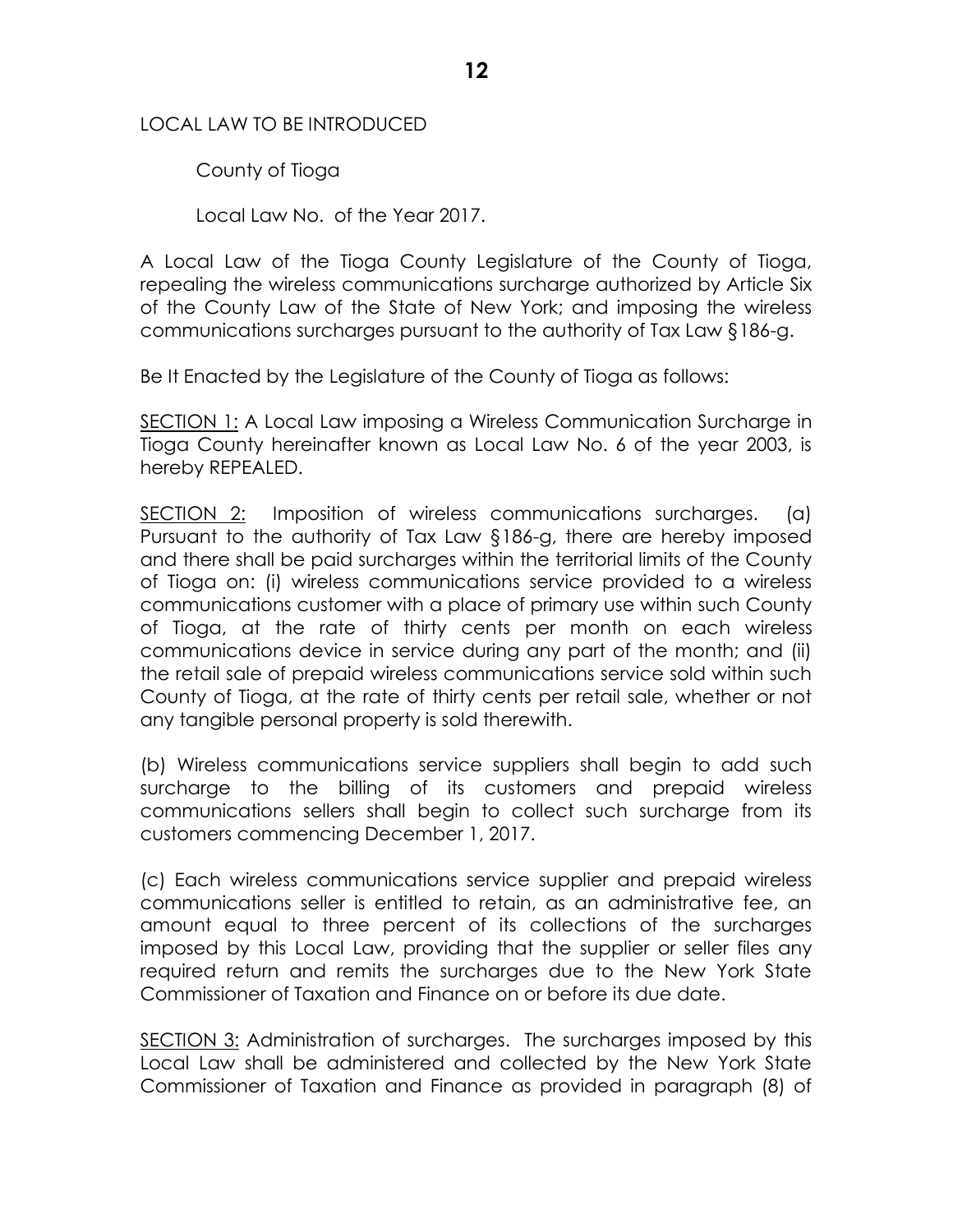Tax Law §186-g, and in a like manner as the taxes imposed by Articles Twenty-Eight and Twenty-Nine of the Tax Law.

SECTION 4: Applicability of State law to surcharges imposed by this Local Law. All the provisions of Tax Law §186-g shall apply to the surcharges imposed by this Local Law with the same force and effect as if those provisions had been set forth in full in this Local Law, except to the extent that any of those provisions is either inconsistent with or not relevant to the surcharges imposed by this Local Law.

SECTION 5: Net collections received by Tioga County from the surcharges imposed by this Local Law shall be expended only upon authorization of the Tioga County Legislature of the County of Tioga and only for payment of system costs, eligible wireless 911 service costs, or other costs associated with the administration, design, installation, construction, operation, or maintenance of public safety communications networks or a system to provide enhanced wireless 911 service serving Tioga County, as provided in paragraph (9) of Tax Law §186-g, including, but not limited to, hardware, software, consultants, financing and other acquisition costs. Tioga County shall separately account for and keep adequate books and records of the amount and object or purpose of all expenditures of all such monies. If, at the end of any fiscal year, the total amount of all such monies exceeds the amount necessary for payment of the above mentioned costs in such fiscal year, such excess shall be reserved and carried over for the payment of those costs in the following fiscal year.

SECTION 6: Effective date. This Local Law shall take effect December 1, 2017.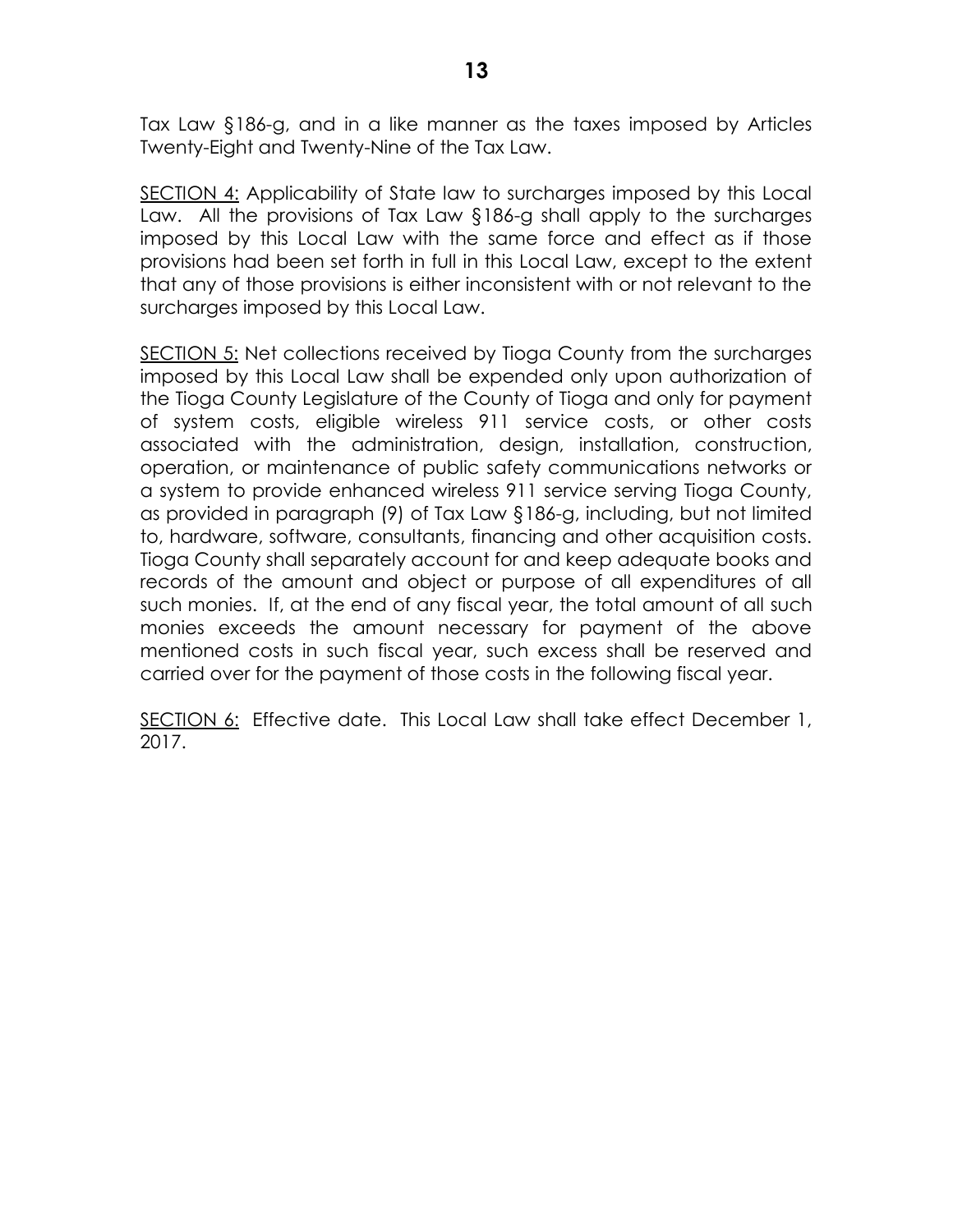| REFERRED TO:       | <b>PUBLIC SAFETY COMMITTEE</b><br><b>FINANCE/LEGAL COMMITTEE</b>                 |
|--------------------|----------------------------------------------------------------------------------|
| RESOLUTION NO. -17 | <b>SCHEDULE PUBLIC HEARING</b><br><b>LOCAL LAW INTRODUCTORY</b><br>NO. C OF 2017 |

RESOLVED: That a public hearing shall be held on Local Law Introductory No. C of 2017 A Local Law of the Tioga County Legislature of the County of Tioga repealing the wireless communications surcharge authorized by Article Six of the County Law of the State of New York; and imposing the wireless communications surcharges pursuant to the authority of the Tax Law §186-g in the Edward D. Hubbard Auditorium of the Ronald E. Dougherty County Office Building, 56 Main Street, Owego, New York 13827 on Thursday, August 10, 2017 at 1:00 P.M. All persons desiring to present written or oral comments may do so at said time.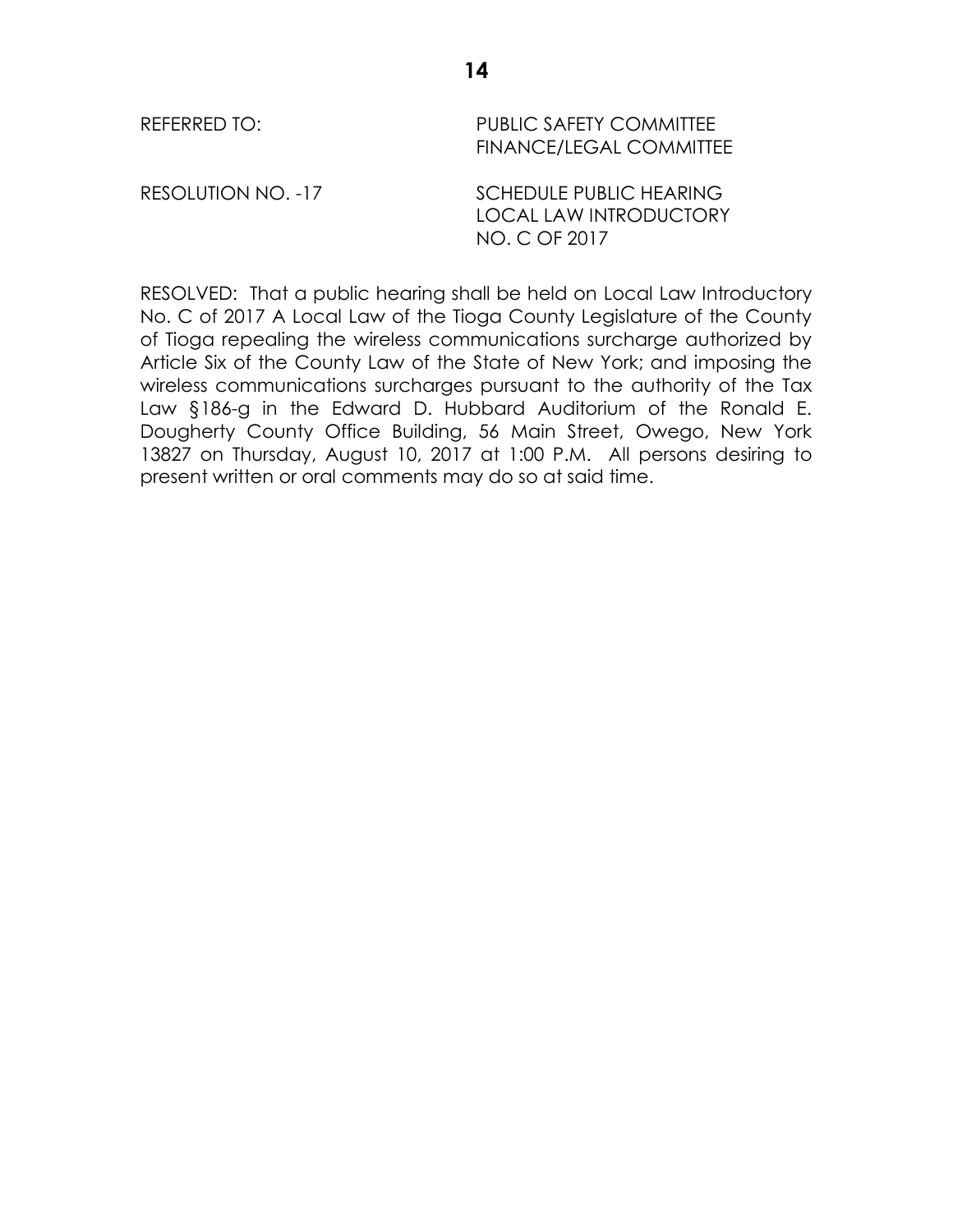#### REFERRED TO: FINANCE/LEGAL COMMITTEE

RESOLUTION NO. –17 RESOLUTION OF THE LEGISLATURE OF TIOGA COUNTY AMENDING RESOLUTION 231-15 RECODIFYING AND REIMPOSING GENERAL SALES AND COMPENSATING USE TAXES IMPOSED AT THE RATE OF THREE PERCENT AND ALSO IMPOSING AN ADDITIONAL ONE PERCENT RATE OF SUCH TAXES FOR A PERIOD OF THREE YEARS, PURSUANT TO THE AUTHORITY OF SECTION 1210 OF ARTICLE 29 OF THE TAX LAW OF THE STATE OF NEW YORK TO EXTEND THE EFFECTIVE DATES OF SUCH TAXES FOR THREE YEARS THROUGH NOVEMBER 30, 2020

**BE IT ENACTED** by the Legislature of Tioga County, as follows:

**SECTION 1:** Amendment of Resolution 231-15 for the purpose of extending the term for general sales and compensating use taxes. By Resolution 231-15 and commencing December 1, 2015, the Tioga County Legislature imposed in this county and decreed there shall be paid all of the sales and compensating use taxes described in Article Twenty-nine of the New York Tax Law as authorized by subdivision (a) of section twelve hundred ten of the Tax Law, at the rate of three percent. In addition to those taxes imposed at the rate of three percent, Resolution 231-15 imposed in this county and decreed there shall be paid such sales and compensating use taxes at the additional rate of one percent. These taxes are hereby extended and continued for an additional period of three years through November 30, 2020 and Resolution 231-15 is hereby amended to reflect the new ending date of November 30, 2020 and continues to be in effect in all other respects as repeated herein.

**SECTION 2:** Local options - Application of special provisions. As imposed by Resolution 231-15 as hereby extended, notwithstanding any contrary provision of this enactment or other law:

(a) Motor fuel and diesel motor fuel described in subdivision (m) of section eleven hundred eleven of the Tax Law shall not be taxed at a rate of cents per gallon.

(b) The clothing and footwear exemption described in paragraph thirty of subdivision (a) of section eleven hundred fifteen of the Tax Law shall apply to the taxes imposed by this enactment.

(c) The residential solar energy systems equipment, installation service, and electricity exemptions described in subdivision (ee) of section eleven hundred fifteen of the Tax Law shall not apply to the taxes imposed by this enactment.

(d) The commercial solar energy systems equipment, installation service, and electricity exemptions described in subdivision (ii) of section eleven hundred fifteen of the Tax Law shall not apply to the taxes imposed by this enactment.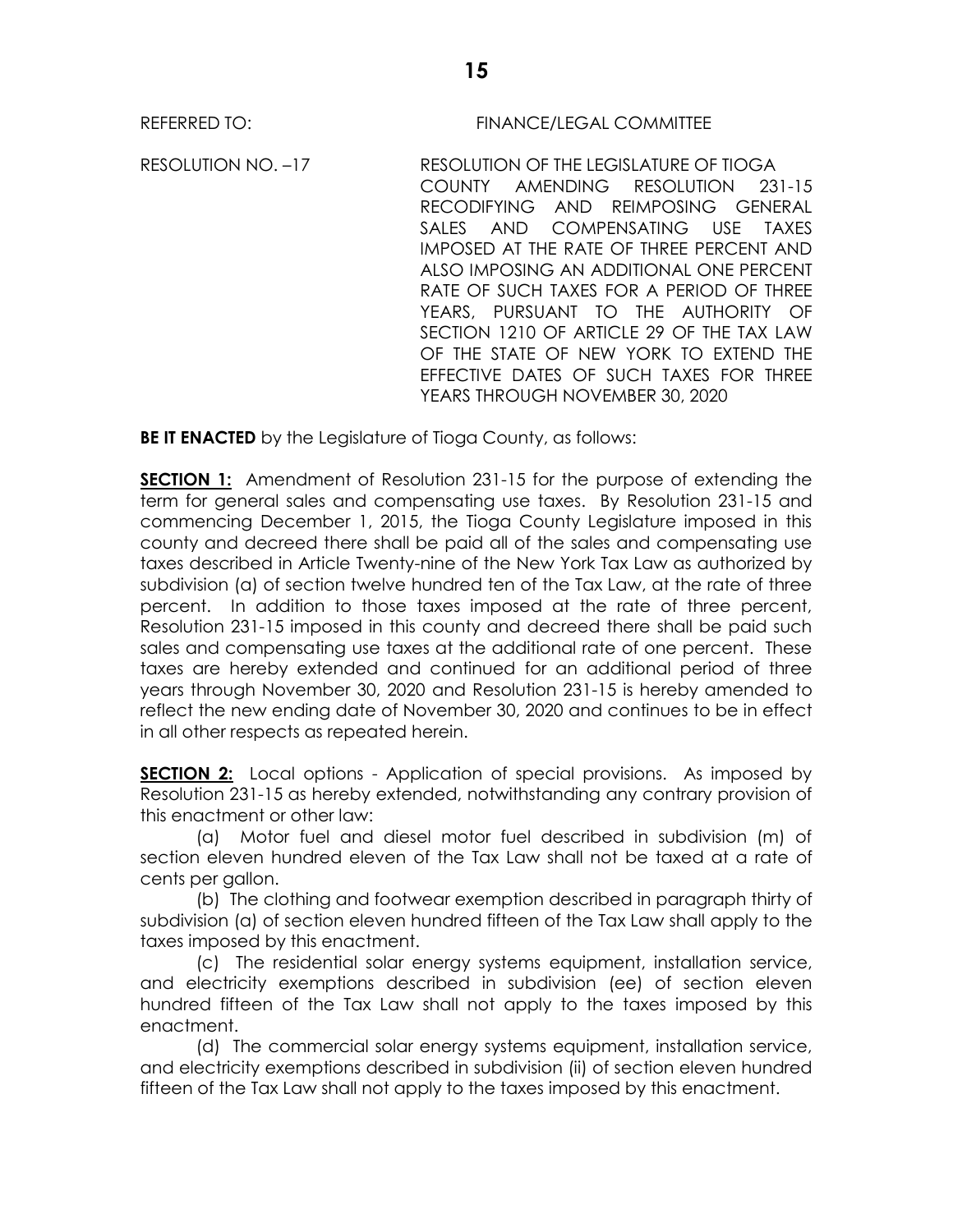(e) The empire zone refund and credit described in clause six of subdivision (a) of section eleven hundred nineteen of the Tax Law shall not apply to the taxes imposed by this enactment.

(f) The qualified empire zone enterprise refund and credit described in subdivision (d) of section eleven hundred nineteen of the Tax Law shall not apply to the taxes imposed by this enactment.

(g) Residential energy sources and services described in paragraph three of subdivision (a) of section twelve hundred ten of the Tax Law shall be subject to the taxes imposed by this enactment at the rate of three percent, but exempt from the additional taxes imposed at the rate of one percent.

**SECTION 3:** Taxes in addition to others. As imposed by Resolution 231-15 as hereby extended, the taxes imposed by this enactment are in addition to any and all other taxes authorized or imposed under any other provision of law.

**SECTION 4:** Administration of taxes. As imposed by Resolution 231-15 as hereby extended, the taxes imposed by this enactment shall be administered and collected by the State Commissioner of Taxation and Finance as provided in Articles Twenty-eight and Twenty-nine of the Tax Law.

**SECTION 5:** Applicability of state law to taxes imposed by this enactment. As imposed by Resolution 231-15 as hereby extended, the provisions of Articles Twenty-eight and Twenty-nine of the Tax Law and any provision of the Tax Law or other law that applies to Article Twenty-eight or Twenty-nine, relating or applicable to the taxes imposed by this enactment, including the applicable definitions, transitional provisions, limitations, special provisions, exemptions, exclusions, refunds, credits, and administrative provisions, so far as those provisions can be made applicable to the taxes imposed by this enactment, shall apply to the taxes imposed by this enactment with the same force and effect as if those provisions had been incorporated in full into this enactment and had expressly referred to the taxes imposed by this enactment, except to the extent that any of those provisions is either inconsistent with or not relevant to the taxes imposed by this enactment.

**SECTION 6:** Allocation and distribution of net collections. As imposed by Resolution 231-15 as hereby extended, pursuant to section 1262 of the Tax Law:

(a) The county shall set aside for county purposes two-thirds of the net collections from the taxes imposed by this enactment at the rate of three percent.

(b) The county shall set aside for educational purposes none of the net collections from the taxes imposed by this enactment.

(c)(1) The county shall allocate quarterly to the towns in the county onethird of the net collections from the taxes imposed by this enactment at the rate of three percent. Such net collections shall be allocated to the towns in proportion to their respective populations, determined in accordance with the latest decennial federal census or special population census taken pursuant to section twenty of the New York General Municipal Law completed and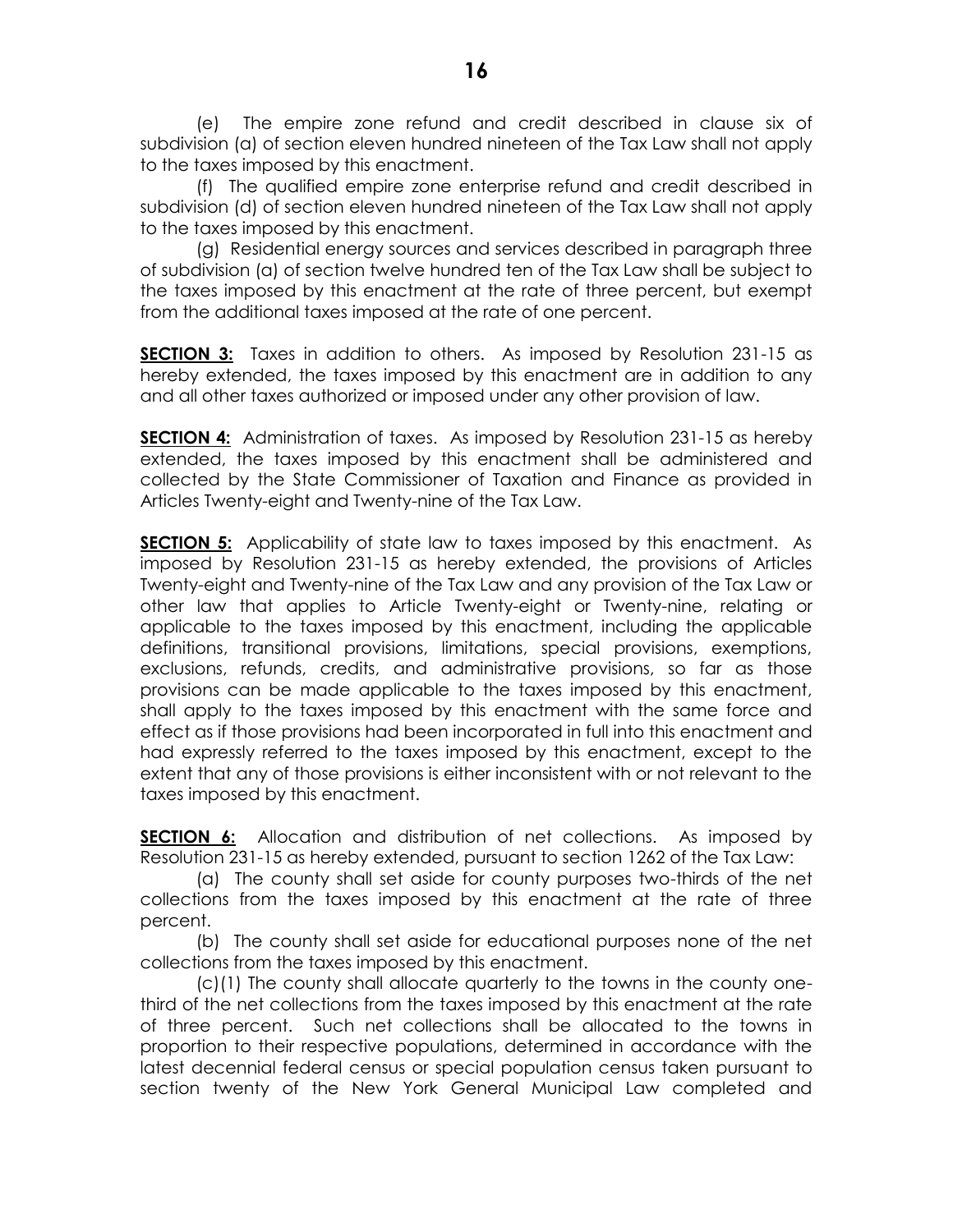published prior to the end of the quarter for which the allocation is made, which special census must include the entire area of the county.

 (2) The amount so allocated to the towns shall be applied first to reduce county taxes levied upon real property in the towns. Any balance remaining shall then be applied to reduce general town taxes levied upon real property in the towns.

 (3) Any town, by local law, ordinance or resolution, however, may provide that all or any specified part of the amounts which would be so applied to reduce the county taxes and general town taxes levied upon real property in such town shall be paid directly to such town to be used for any town purpose.

 (4) If any village, by local law, ordinance or resolution shall so provide, the amounts which would be so applied to reduce the county and general town taxes levied upon real property in such village shall be paid directly to such village in lieu of such tax reduction. Where any village has elected to be paid directly as provided in this subdivision, the amount to be paid to such village shall be determined by the ratio that the full valuation of real property in the village or portion thereof within the town in which such village is located bears to the full valuation of real property in the entire town.

 (5) If a village wholly or partially within a town has so elected to be paid directly, but the town in which such village is located has not so elected, the amount allocated to the town in which such village is wholly or partially situated shall be applied to reduce county taxes and general town taxes in the area of the town outside such village. If the amount allocated to a town exceeds the amount of the county taxes and general town taxes levied upon real property in the town, the excess shall be apportioned between the town and each village, if any, wholly or partially situated therein, in the ratios that the full valuation of real property in each such village or portion thereof within the town, and the full valuation of real property in the portion of the town outside of such village or villages, respectively, bear to the aggregate full valuation of the entire town. The share of each such village shall be paid directly to such village. The share of the town shall be applied, first, to reduce taxes levied for part-town activities, and any balance remaining shall be paid directly to the town, to be used only for part-town activities.

 (6) If a town and all the villages therein shall have elected to be paid directly as provided in this subdivision, the share of such town shall be applied to reduce taxes levied for part-town activities, and any balance remaining or portion thereof, in the discretion of the town board, may be applied to reduce general town taxes, county taxes levied in the area of the town outside of such villages or may be used for part-town activities, or any combination thereof.

 (7) If a town containing more than one village shall have elected to be paid directly and one or more but not all of the villages shall have also elected to be paid directly, the share of the town shall be applied to reduce general town taxes levied in the area of the town outside of the village or villages that have so elected, and any balance remaining or portion thereof, in the discretion of the town board, may be applied to reduce county taxes levied in the area of the town outside of such village or villages.

 (8) The amount to be applied in reduction of county taxes and general town taxes in each town shall be determined on the basis of the respective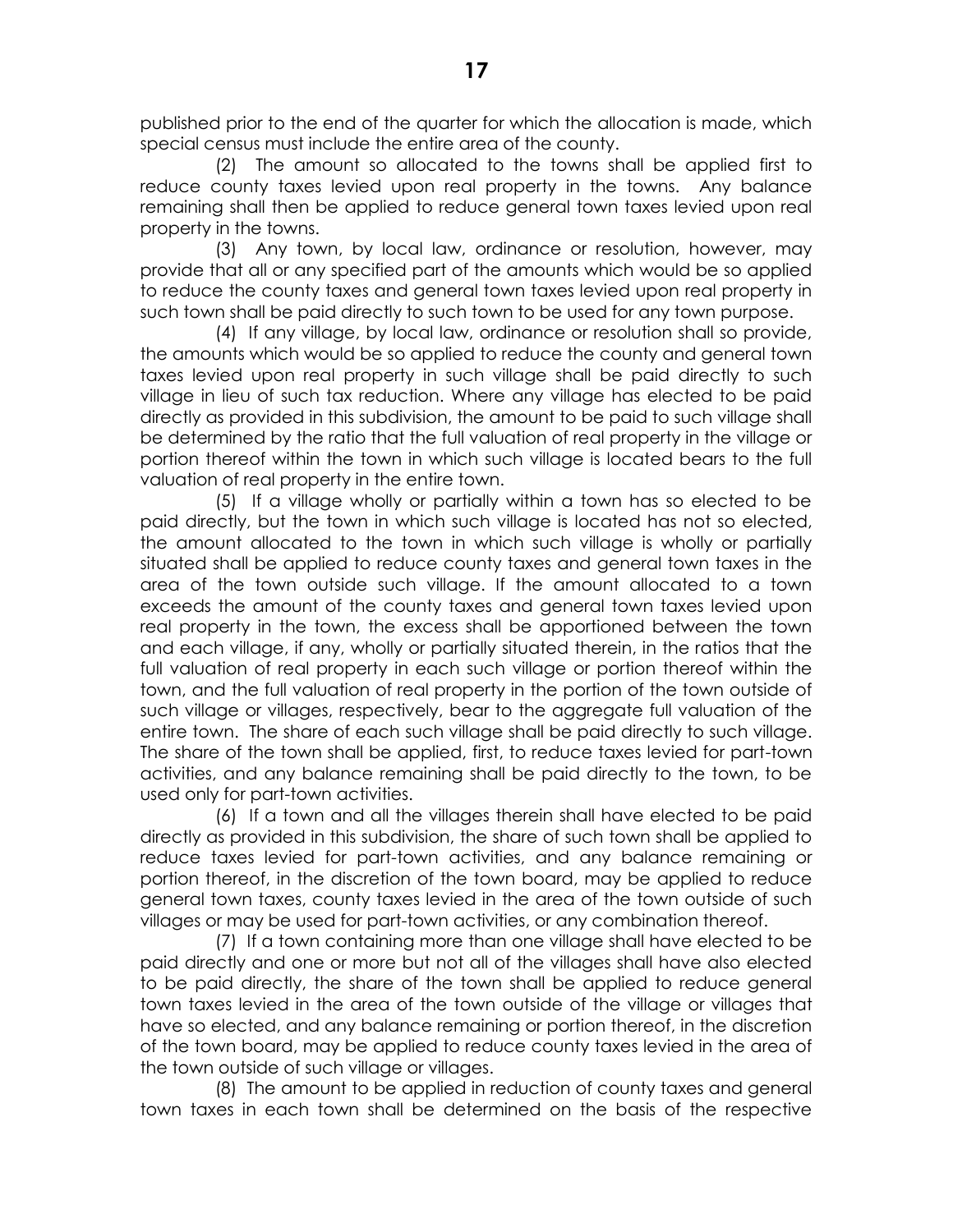populations of the several towns in the county, determined in accordance with the latest federal census or special population census taken pursuant to section twenty of the General Municipal Law, completed and published prior to the end of the quarter for which the allocation is made, which special census must include the entire area of the county.

 (9) Any local law, ordinance or resolution enacted by a town or village pursuant to this subdivision shall only be effective for the calendar year or years subsequent to its enactment and, further, shall only be effective if it is mailed by registered or certified mail to the chief fiscal officer of the county before the first day of September preceding the calendar year for which the election is made by such local law, ordinance or resolution. Such local law, ordinance or resolution shall remain in effect for subsequent calendar years until rescinded by local law, ordinance or resolution, but the enactment shall rescind the election only if it is mailed, in the same manner already provided for in this subdivision, to the chief fiscal officer of the county before the first day of September preceding the calendar year for which the rescission is to apply.

 (10) The foregoing provisions notwithstanding, where the county imposes a sales and use tax to be effective on a date after the adoption of its budget but within the fiscal year for which such budget has been adopted, and the estimated revenues from such tax include an amount not set aside for county purposes or educational purposes, and such amount has not been included in budget revenues for such fiscal year for allocation in reduction of taxes on real property as provided in this subdivision, a local law, ordinance or resolution enacted by a town or village pursuant to this subdivision shall be effective as of the effective date of such tax if mailed by registered or certified mail to the chief fiscal officer of the county within thirty days after the enactment by the county of the local law, ordinance or resolution imposing such tax.

(d) The county shall set aside for county purposes one hundred percent of the net collections from the taxes imposed by this enactment at the additional rate of one percent.

(e) As used in this enactment the following terms shall mean or include:

(1) Net Collections. The moneys collected from the taxes imposed by this enactment, after deducting therefrom expenses of administration and collection and amounts refunded or to be refunded as described in Tax Law section twelve hundred sixty-one (b).

(2) General town taxes. Taxes levied for any town purpose, including highways, upon the entire area of a town.

(3) Full valuation of real property. The assessed valuation of real property divided by the equalization rate as determined in accordance with Article Eight of the New York Real Property Tax Law.

(4) Part-town activities. Activities of town government, including highway programs, which are chargeable to the area of the town outside of villages, exclusive of special district purposes, unless such special district is a fire protection district coterminous with the area of a town outside of villages.

**SECTION 7:** Deposit and use of revenues. As imposed by Resolution 231-15 as hereby extended, except as otherwise provided by this enactment or other law, net collections received by the county from the taxes imposed by this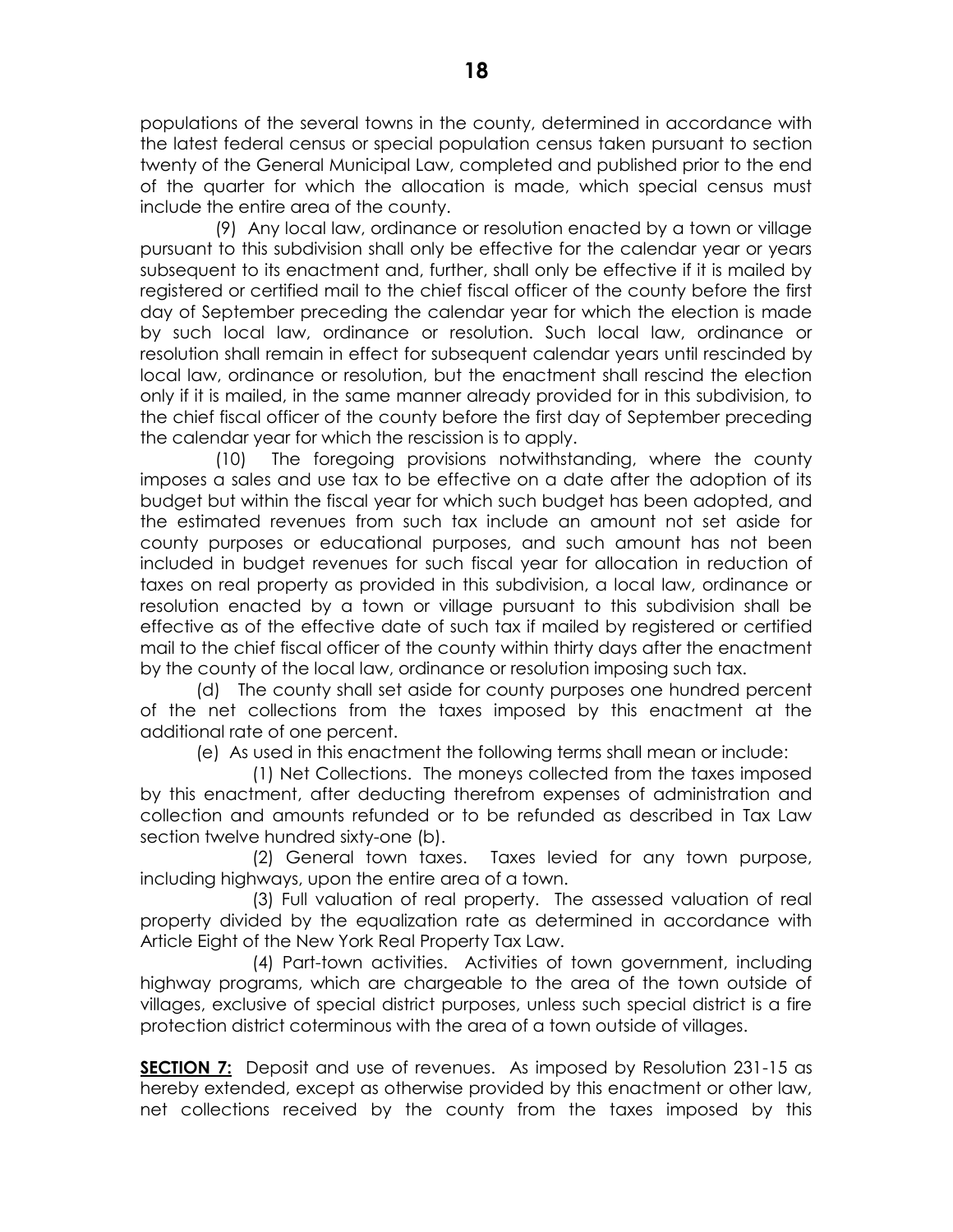enactment shall be paid into the treasury of the county and shall be credited to and deposited in the general fund thereof and, unless restricted by local law, ordinance, or resolution to a specified purpose or purposes, shall be available for any county purpose of the county. Notwithstanding the foregoing, the county shall deposit one-half of the net collections from the additional one percent rate of sales and compensating use taxes imposed by this enactment in a capital reserves fund, and the county shall make disbursements from such capital reserves fund solely for the purposes of capital projects and repaying any debts incurred for such capital projects in the county. Expenditures from the proceeds of any such taxes shall not be considered as part of the cost of government within the meaning of any limitation on expenditures contained in any general, special, or local law applicable to this county.

**SECTION 8:** Severability. If any provision of this enactment or the application thereof, for any reason, shall be finally adjudged by any court of competent jurisdiction to be invalid, such judgment shall not affect, impair, or invalidate the remainder of this enactment, but shall be confined in its operation to the provision thereof directly involved in the controversy in which such judgment shall have been rendered and the application of that provision to other persons or circumstances shall not be affected by that judgment.

**SECTION 9:** Effective date. This enactment shall take effect December 1, 2017.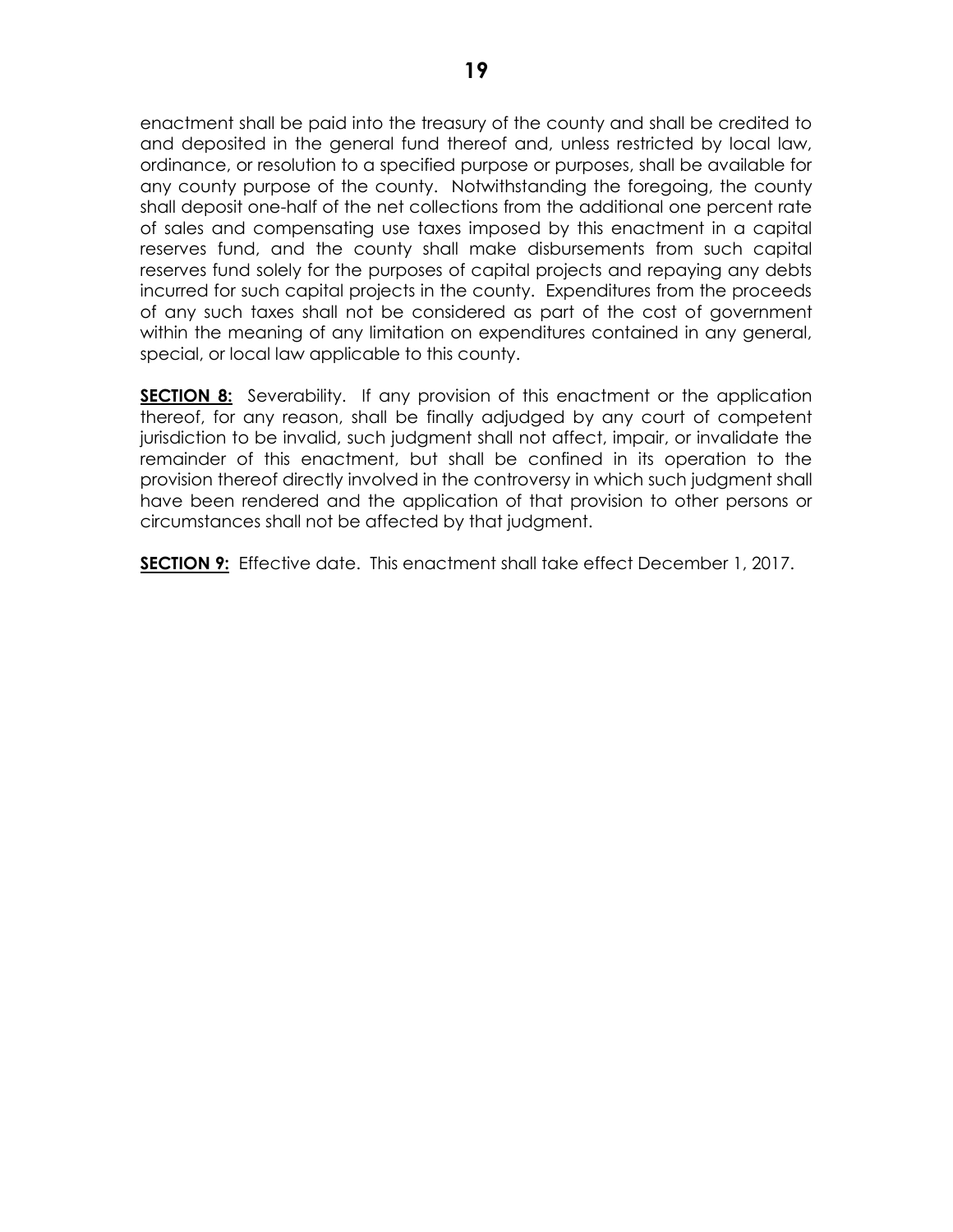## REFERRED TO: HEALTH & HUMAN SERVICES COMMITTEE

### RESOLUTION NO. -17 APPOINT AN EARLY INTERVENTION OFFICIAL FOR TIOGA COUNTY PUBLIC HEALTH DEPARTMENT

WHEREAS: Section 2541 of the Public Health Law defines the position of an Early Intervention Official (EIO); and

WHEREAS: Section 2540 of the Public Health Law describes the duties of the EIO; and

WHEREAS: Tioga County Public Health has identified Heather Morgan, Community Health Program Supervisor, to be appointed EIO, therefore be it

RESOLVED: That Heather Morgan be appointed as the Early Intervention Official for Tioga County effective July 13, 2017.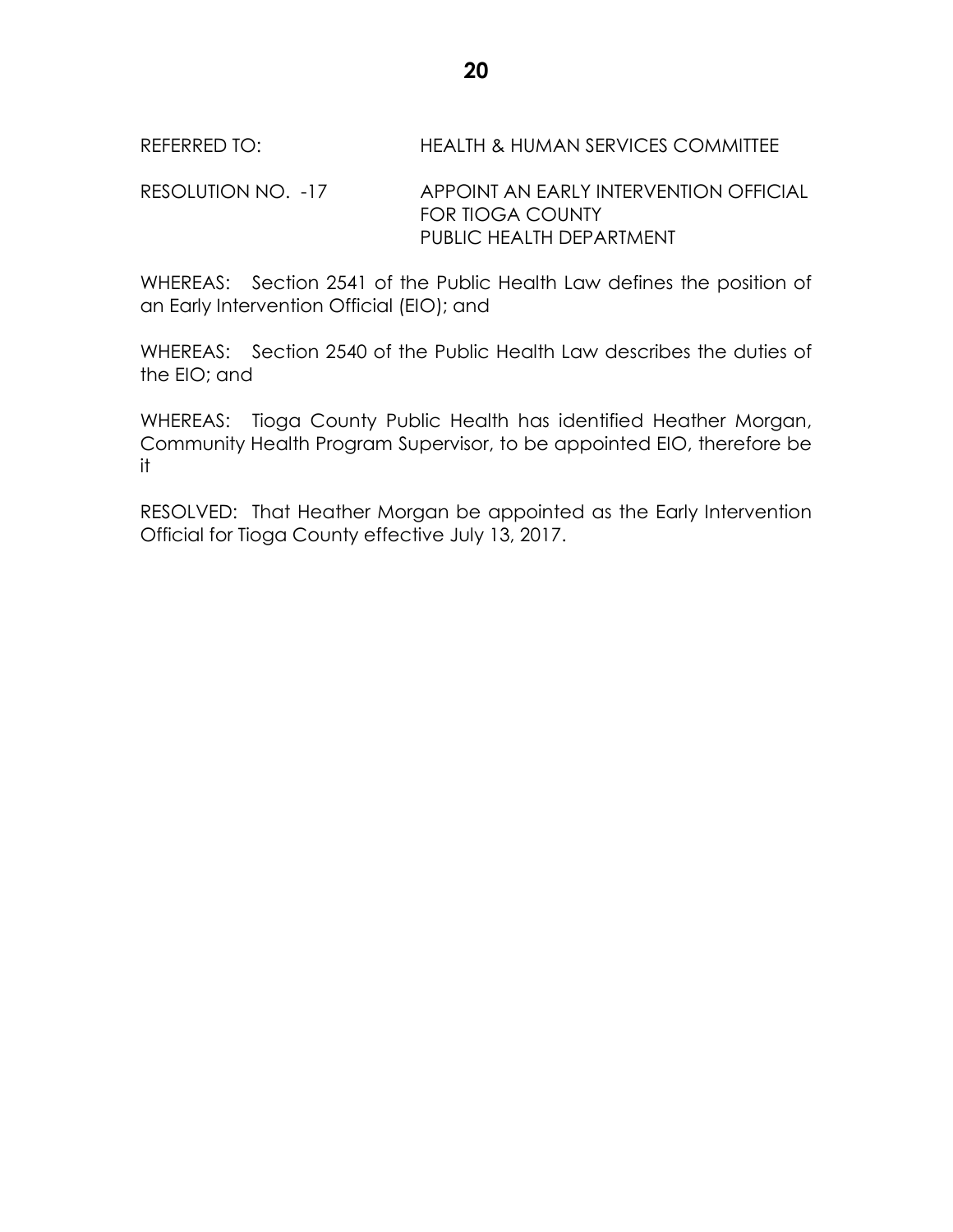| REFERRED TO:       | <b>FINANCE COMMITTEE</b> |
|--------------------|--------------------------|
| RESOLUTION NO. -17 | ERRONEOUS ASSESSMENT     |
|                    | <b>TOWN OF BARTON</b>    |

WHEREAS: An application for Corrected Tax Roll for the year 2015 indicates that parcel #735 in the Town of Barton assessed to Wolcott, William E & Betty M on the 2015 tax roll of the Town of Barton is erroneous in that the veteran disability exemption was not applied; be it therefore

RESOLVED: That a refund be issued to Wolcott, William E & Betty M by the Tioga County Treasurer's office as follows:

|                    | Original Bill # 1596 | Corrected Bill # 1596 |
|--------------------|----------------------|-----------------------|
| County             | 1528.42              | 1446.49               |
| Recycle            | 70.75                | 66.96                 |
| Town Wide          | 320.52               | 303.34                |
| <b>Barton Fire</b> | 146.40               | 146.40                |
| Total              | 2066.09              | 1963.19               |

And be it further

RESOLVED: That the erroneous town tax of \$ 17.18 be charged back to the Town of Barton; and be it further

RESOLVED: That the erroneous solid waste tax of \$ 3.79 be charged back to the Solid Waste Fund; and be it further

RESOLVED: That the erroneous county tax of \$ 81.93 be charged to the proper account in the records of the County Treasurer.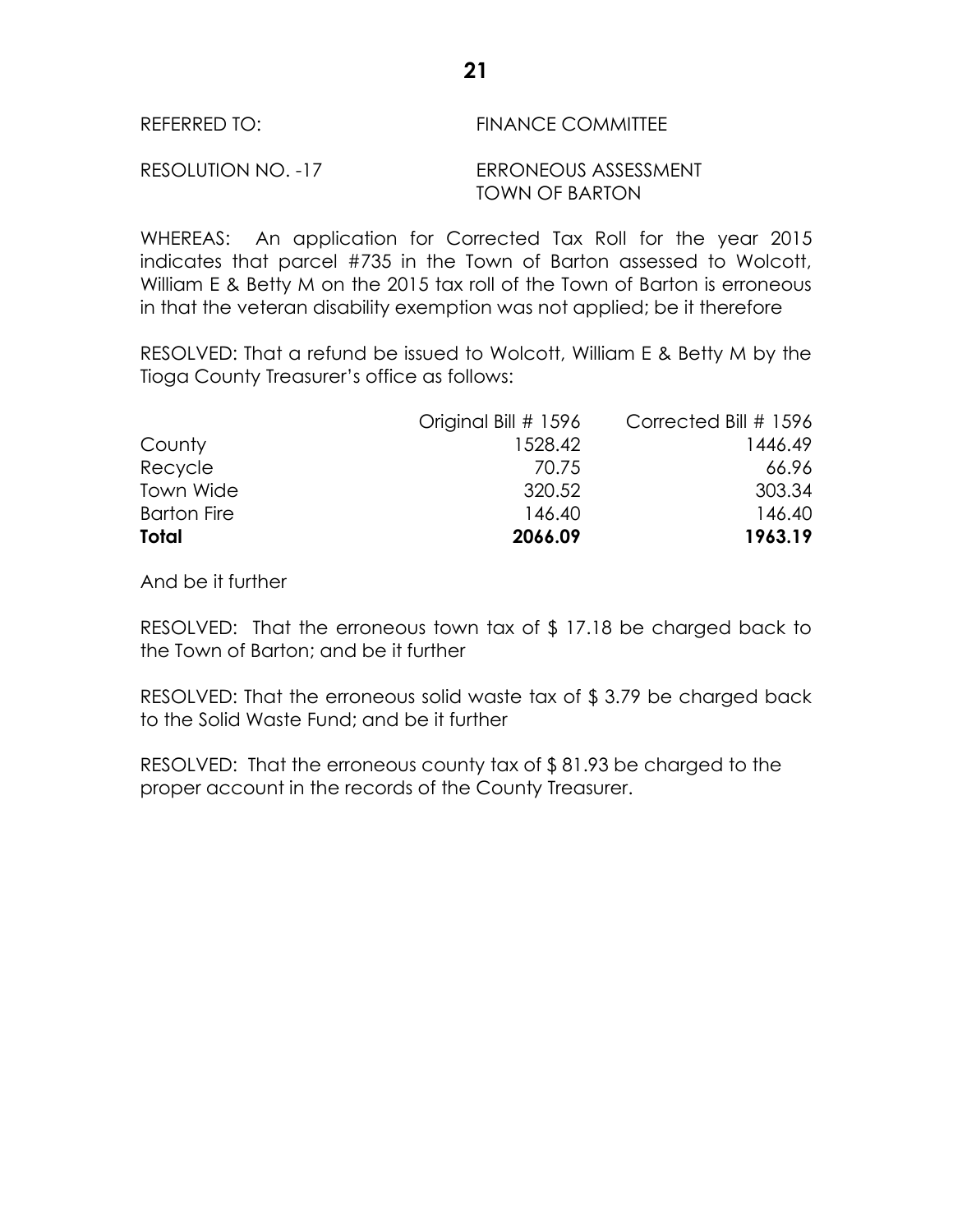| REFERRED TO:       | <b>FINANCE COMMITTEE</b> |
|--------------------|--------------------------|
| RESOLUTION NO. -17 | ERRONEOUS ASSESSMENT     |

TOWN OF BARTON WHEREAS: An application for Corrected Tax Roll for the year 2016

indicates that parcel #735 in the Town of Barton assessed to Wolcott, William E & Betty M on the 2016 tax roll of the Town of Barton is erroneous in that the veteran disability exemption was not applied; be it therefore

RESOLVED: That a refund be issued to Wolcott, William E & Betty M by the Tioga County Treasurer's office as follows:

| Total              | 2104.91             | 2000.84                 |
|--------------------|---------------------|-------------------------|
| <b>Barton Fire</b> | 154.54              | 154.54                  |
| Town Wide          | 331.78              | 314.08                  |
| Recycle            | 71.47               | 67.65                   |
| County             | 1547.12             | 1464.57                 |
|                    | Original Bill #1596 | Corrected Bill $#$ 1596 |

And be it further

RESOLVED: That the erroneous town tax of \$17.70 be charged back to the Town of Barton; and be it further

RESOLVED: That the erroneous solid waste tax of \$3.82 be charged back to the Solid Waste Fund; and be it further

RESOLVED: That the erroneous county tax of \$82.55 be charged to the proper account in the records of the County Treasurer.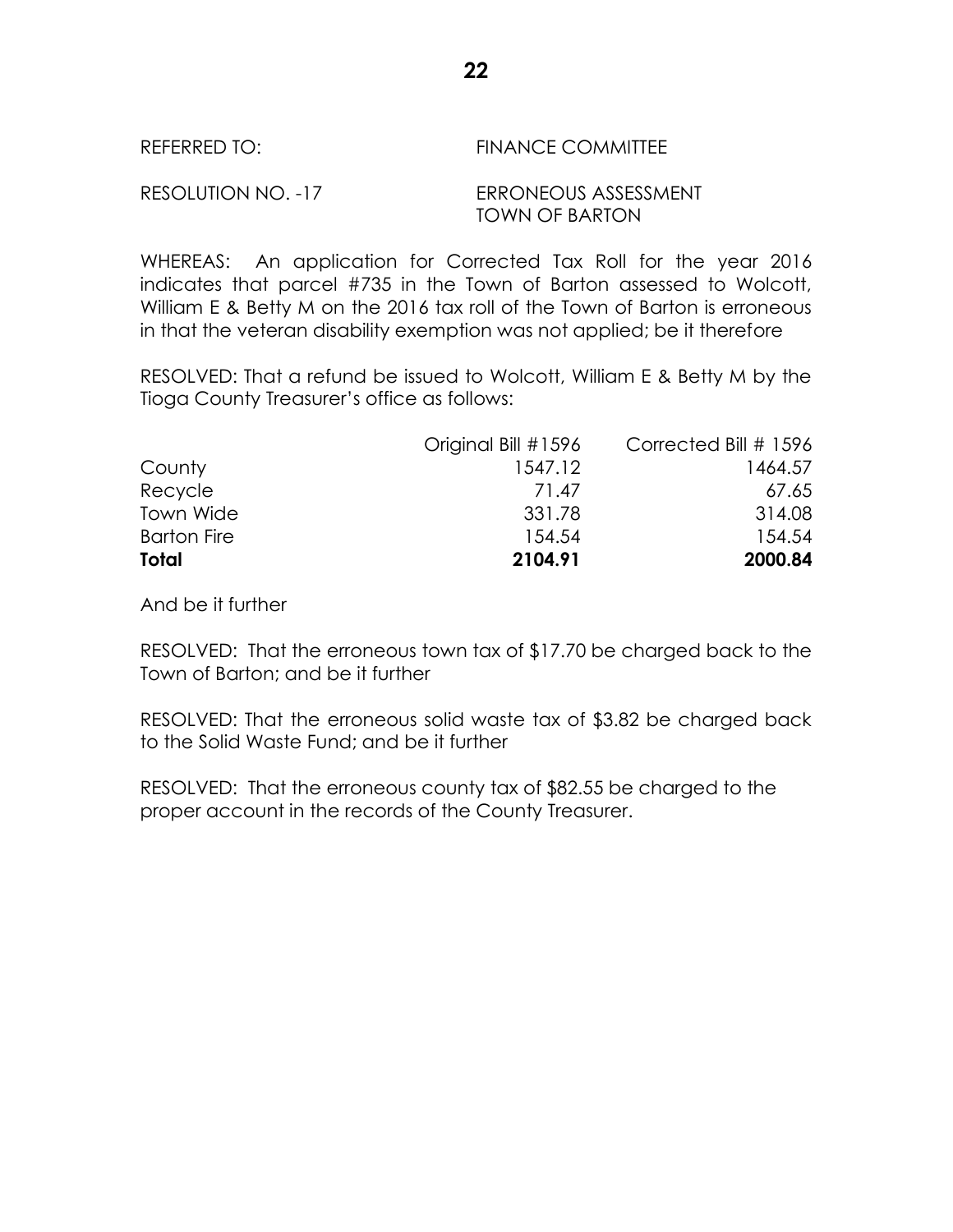| REFERRED TO:       | <b>FINANCE COMMITTEE</b> |  |  |
|--------------------|--------------------------|--|--|
| RESOLUTION NO. -17 | ERRONEOUS ASSESSMENT     |  |  |
|                    | <b>TOWN OF BARTON</b>    |  |  |

WHEREAS: An application for Corrected Tax Roll for the year 2017 indicates that parcel #735 in the Town of Barton assessed to Wolcott, William E & Betty M on the 2017 tax roll of the Town of Barton is erroneous in that the veteran disability exemption was not applied; be it therefore

RESOLVED: That a refund be issued to Wolcott, William E & Betty M by the Tioga County Treasurer's office as follows:

|                    | Original Bill #1594 | Corrected Bill #1594 |
|--------------------|---------------------|----------------------|
| County             | 1597.25             | 1512.03              |
| Recycle            | 73.78               | 69.85                |
| Town Wide          | 340.41              | 322.25               |
| <b>Barton Fire</b> | 157.64              | 157.64               |
| Total              | 2169.08             | 2061.77              |

And be it further

RESOLVED: That the erroneous town tax of \$18.16 be charged back to the Town of Barton; and be it further

RESOLVED: That the erroneous solid waste tax of \$ 3.93 be charged back to the Solid Waste Fund; and be it further

RESOLVED: That the erroneous county tax of \$ 85.22 be charged to the proper account in the records of the County Treasurer.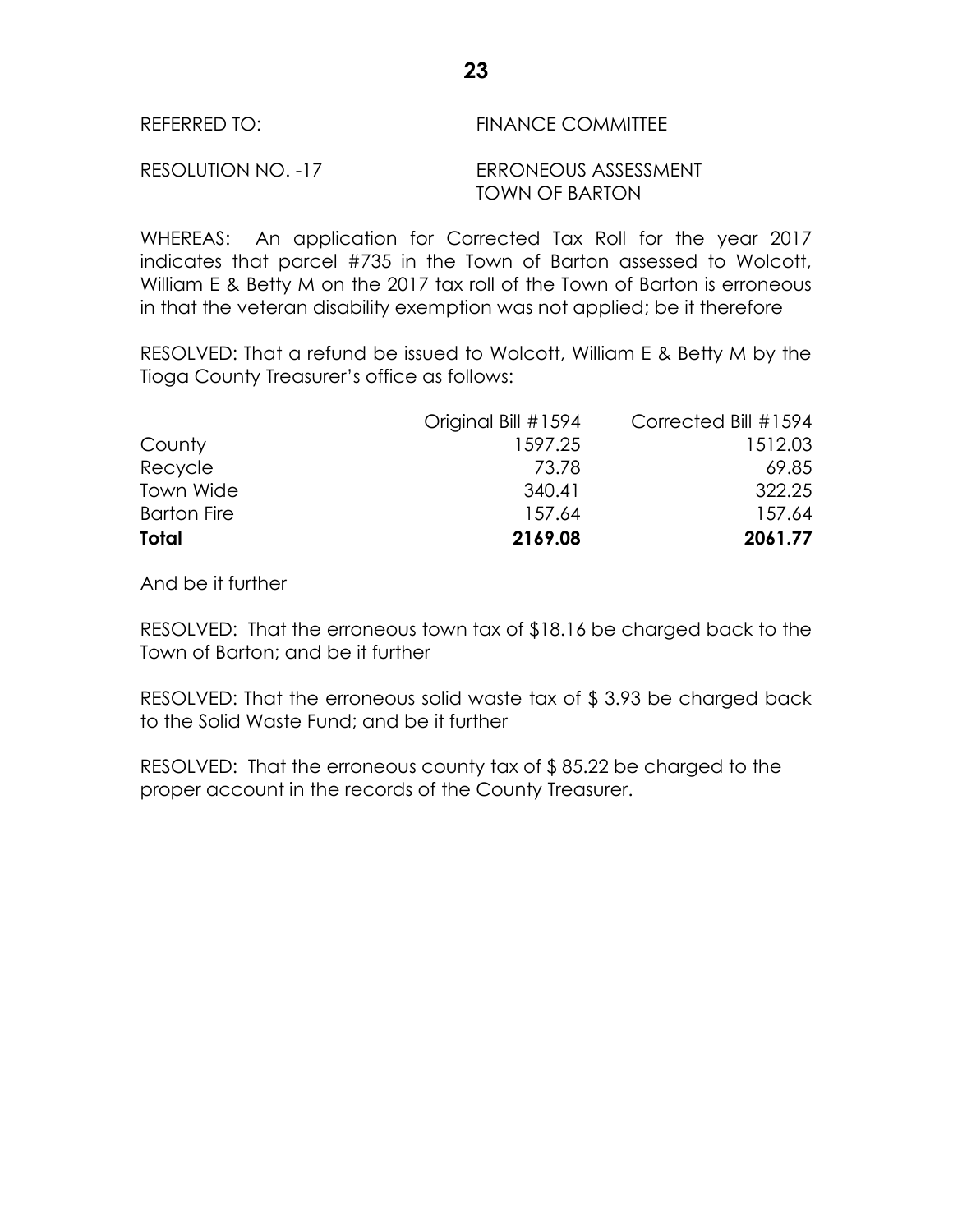# REFERRED TO: FINANCE/LEGAL COMMITTEE

## RESOLUTION NO.-17 AUTHORIZE SALE OF COUNTY OWNED PROPERTIES ACQUIRED FOR DELINQUENT TAXES

WHEREAS: Tioga County is the owner of numerous properties which it has acquired for delinquent taxes, which are surplus to the County needs; and

WHEREAS: It is the intent of the Tioga County Legislature to place the properties back on the tax rolls; be it therefore

RESOLVED: That the following properties be sold at public auction to be held in the Edward D. Hubbard Auditorium in the Tioga County Office Building, 56 Main Street, Owego, New York on August 10, 2017 at 6:00 p.m. conducted by Manasse Auctioneers.

## Town of Barton:

166.15-4-51; Michael Spencer 112.00-2-15.13; Thomas N. Peters & Mary K. Peters 134.00-1-20.30; Patricia A. Janhonen & John Sampson 135.00-2-6.20; Richard Fontanez 113.00-1-6.20; Judy A. Foote

Town of Berkshire

23.19-1-10; William & Bonnie Vandenburg 42.00-2-10.112; Lynn Terwilliger & Jesse Playle 23.00-3-4.131; Broome Oil & Gas 43.00-2-22.7; Anatoly Atamansky 43.00-2-22.8; Anatoly Atamansky 43.00-2-22.9; Anatoly Atamansky 43.00-2-22.11; Anatoly Atamansky

Town of Candor:

62.00-1-17.111; Harold R. Vrabel 61.00-1-3.112, Jeffrey Rockwell & Chris Rockwell 61.09-1-5, William McAvoy & Kathleen McAvoy 63.00-1-8.22, Thomas J. Zurzuski Sr

Town of Newark Valley: 42.00-1-37.12; Harold R. Vrabel 64.00-1-22; Ward Wakeman 64.00-1-43; William Foust & Robert Blakeslee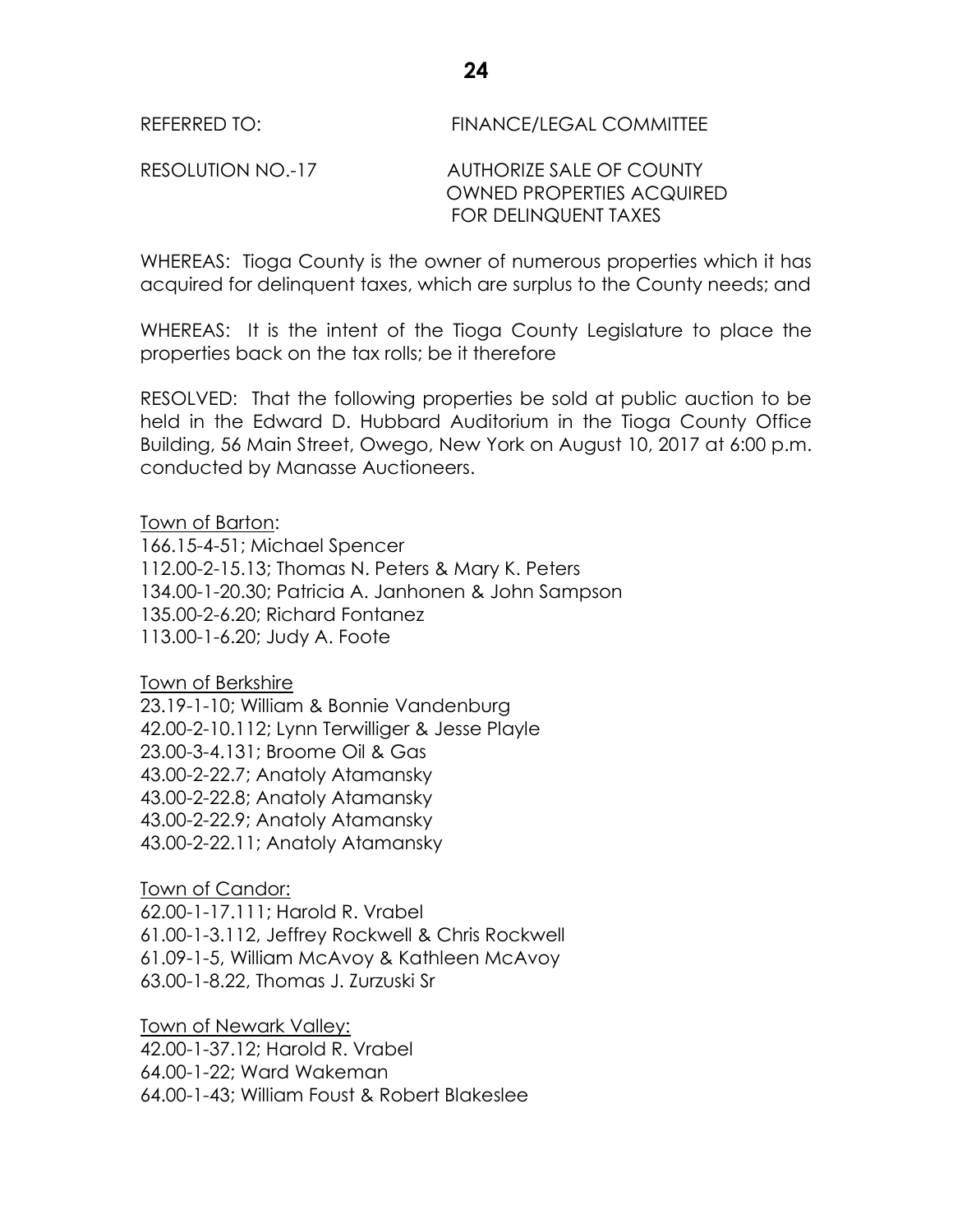64.19-2-25; Joseph Hutchinson & Dennis Hutchinson 64.19-3-13; Daniel G. Peabody & Roxonne Romano AKA Roxonne Peabody 86.00-1-1; Alta Patterson & Stuart Patterson 86.00-1-2; Alta Patterson & Stuart Patterson

64.00-1-28; Antonia Panepinto

Town of Nichols: 159.00-2-28; Leroy Frisbie 159.00-2-29; Leroy Frisbie

Town of Owego:

118.17-1-1.2; Dwight R. Harris 117.20-2-6; Jacquelyn M. Dimock 128.08-2-19, Phillip M. Petrusky 128.08-2-17; Robert W. Laman II 142.14-1-39; Razvan G. Mitrea 141.00-1-28; Leonard Elliott & Alicia Elliott 120.00-2-9; June A Packer 164.00-2-4.11; Robert W. Laman II 153.07-1-60; Christie L. Caton 175.00-2-46; Stanley Brown & Ella Brown 98.00-1-44; Harold H. Gaylord & Claudia A. Gaylord 164.00-2-22.1; Richard H. Tyler & Lori J. Tyler

Town of Richford: 11.14-1-11; Sarah Lafitte 10.00-1-6; Curtis L. Locke

Town of Tioga 136.00-1-28.30; Richard Fontanez 158.00-2-3.112; Caleb S. Root & Kerry Root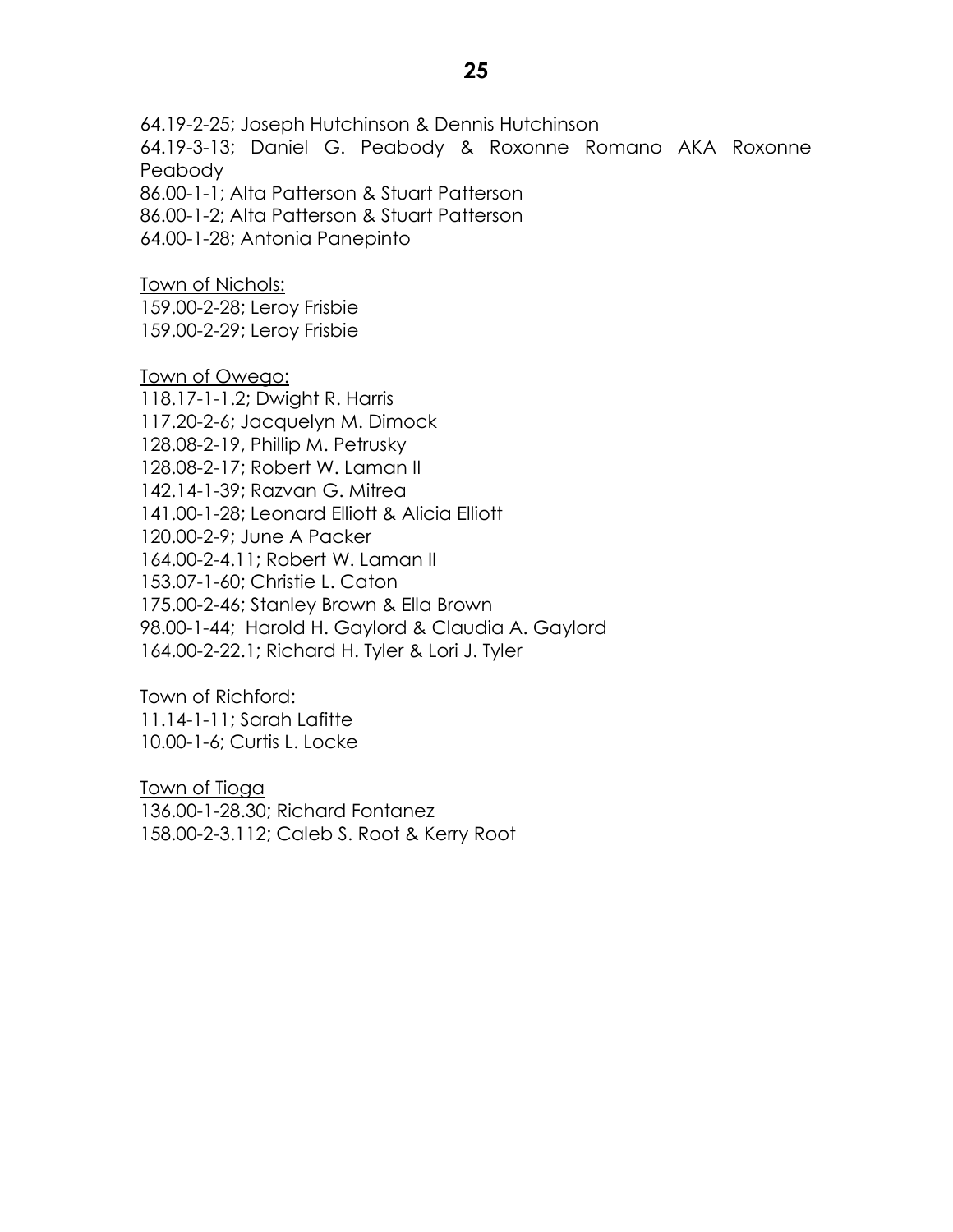## REFERRED TO: PUBLIC WORKS COMMITTEE

#### RESOLUTION NO. -17 APPROVE CHANGE ORDER FOR DAY HOLLOW PAVING PROJECT

WHEREAS: The construction of Day Hollow Pavement Rehabilitation project was awarded to Barrett Paving, Inc. on Resolution 149-17; and

WHEREAS: A change order was submitted due to additional work that was unforeseen; therefore be it

RESOLVED: That the Tioga County Legislature authorize additional funds to be appropriated for this change order not to exceed \$55,000 to be paid out of the Day Hollow Pavement Rehabilitation Account H5110.540001.H1701.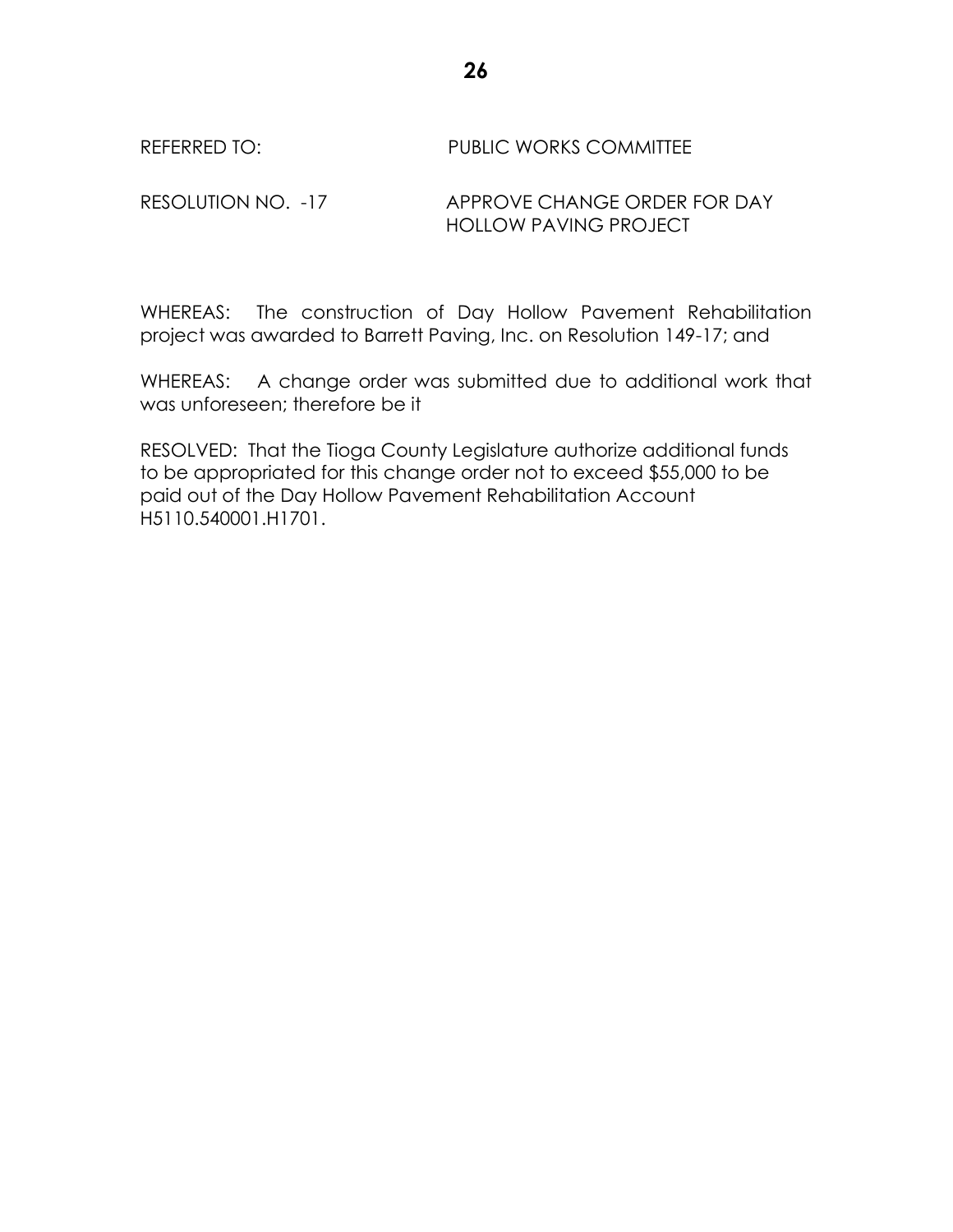| REFERRED TO:       | <b>PUBLIC WORKS</b><br><b>FINANCE</b>              |
|--------------------|----------------------------------------------------|
| RESOLUTION NO. -17 | AWARD CONTRACT FOR<br><b>CLEANING SERVICES FOR</b> |
|                    | <b>COUNTY BUILDINGS</b>                            |

WHEREAS: The Commissioner of Public Works received sealed bids for cleaning services for the County Buildings on Thursday, June 28, 2017 at 11:00 AM and the bids were as follows:

#### **GDI Services**

Johnson City, NY

| COB, B&G & DPW | HHS & PSB     | Clerk's, CH, CHA ALL BUILDINGS |              |
|----------------|---------------|--------------------------------|--------------|
| \$65,376.00    | *\$126,048.00 | *\$75,672.00                   | \$267,096.00 |

#### **GLOBAL INDUSTRIAL SERVICES**

Apalachin, NY

| COB, B&G & DPW HHS & PSB |              | Clerk's, CH, CHA ALL BUILDINGS |              |
|--------------------------|--------------|--------------------------------|--------------|
| $*$ \$59,471.56          | \$137,325.24 | \$81,097.58                    | \$277,894.38 |

And

WHEREAS: After the Commissioner of Public Works reviewed the bids, he recommends awarding the bid by building grouping; therefore be it

RESOLVED: That the Tioga County Legislature award the bid to Global Industrial Services, Apalachin, NY in the amount of \$59,471.56 for the B&G Bldg, COB, & DPW to be paid out of A1620 540140 for a term of two years commencing upon adoption of this resolution with price adjustment by the increase in prevailing wages at end of first year; and be it further

RESOLVED: That the Tioga County Legislature award the cleaning bid for the HHS building, PSB building, Clerk's, Court House, Court Annex & Court Evidence building to GDI Services in the amount of \$201,720.00 to be paid out of HHS Buildings Account A1621 540140 and all other buildings out of Buildings & Grounds Contracting Services account A1620 540140 for a term of two years commencing upon adoption of this resolution with price adjustment by the increase in prevailing wages at end of first year.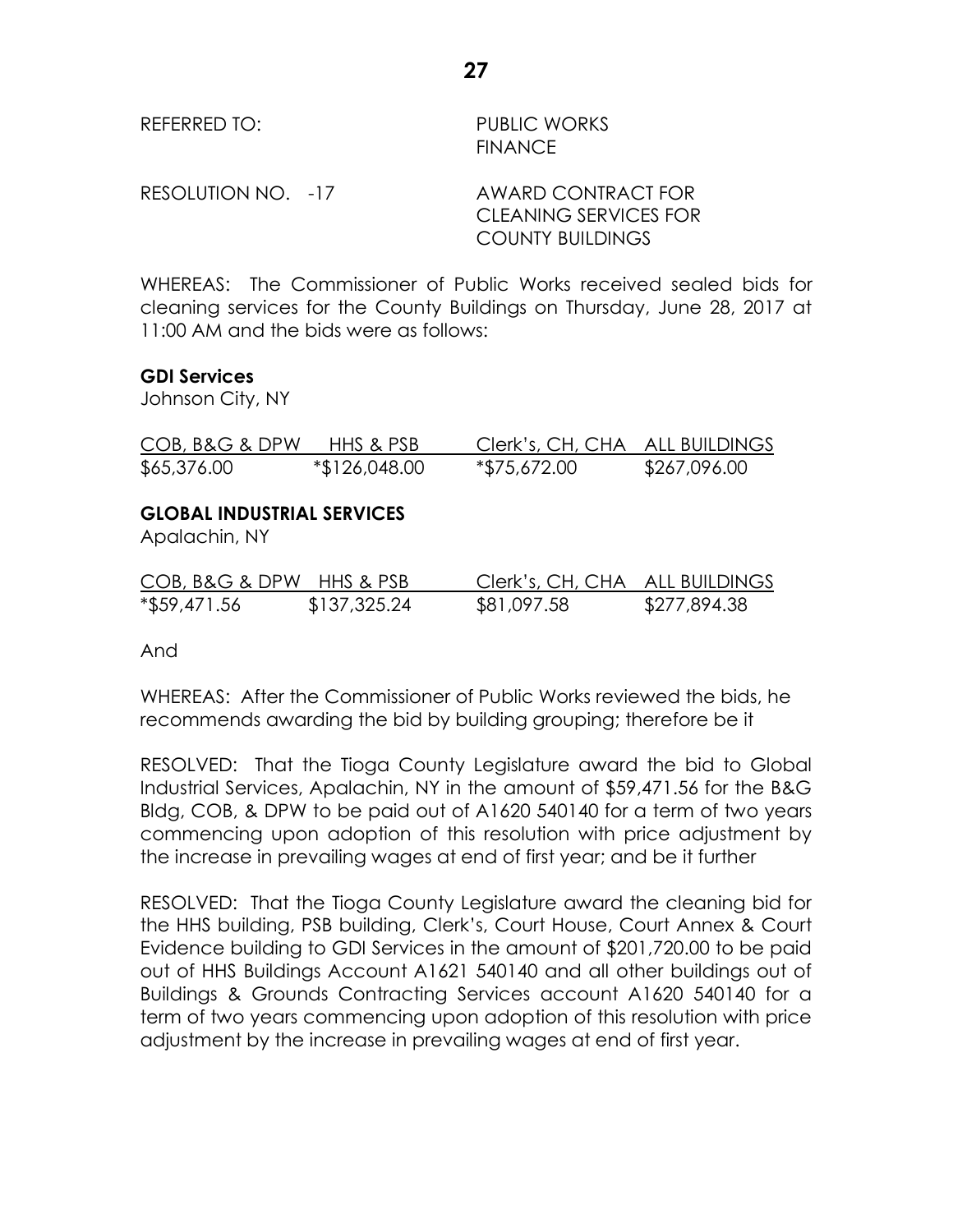#### REFERRED TO: **HEALTH & HUMAN SERVICES COMMITTEE**

RESOLUTION NO. –17 AUTHORIZE CHAIR OF LEGISLATURE TO SIGN APPLICATION FOR GRANT FUNDS

DEPARTMENT OF SOCIAL SERVICES

WHEREAS: Tioga County is submitting a request for grant funds to the NYSDOT, pursuant to Section 5311, Title 49 United States Code, for projects to provide public mass transportation service for western Tioga County through an agreement with C-Tran and Mobility Management Services for Tioga, Broome, Chenango, Delaware and Otsego Counties through an agreement with Rural Health Network of South Central New York for the 2017-2019 fiscal years and has committed the local share; and

WHEREAS: Tioga County and the State of New York have entered a continuing agreement which authorizes the undertaking of the project(s) and reimbursement of the Federal and applicable State Shares; and

WHEREAS: Tioga County is contracting with a third-party subcontractor for the project(s) described above; therefore be it

RESOLVED: That the Chair of the Legislature is authorized to act on behalf of Tioga County to sign the application and progress and complete the above-named project(s); and be it further

RESOLVED: That the Chair of the Legislature is authorized to sign any contracts or agreements between Tioga County and any third-party subcontractor necessary to complete the public transportation project(s), subject to the approval of the County Attorney.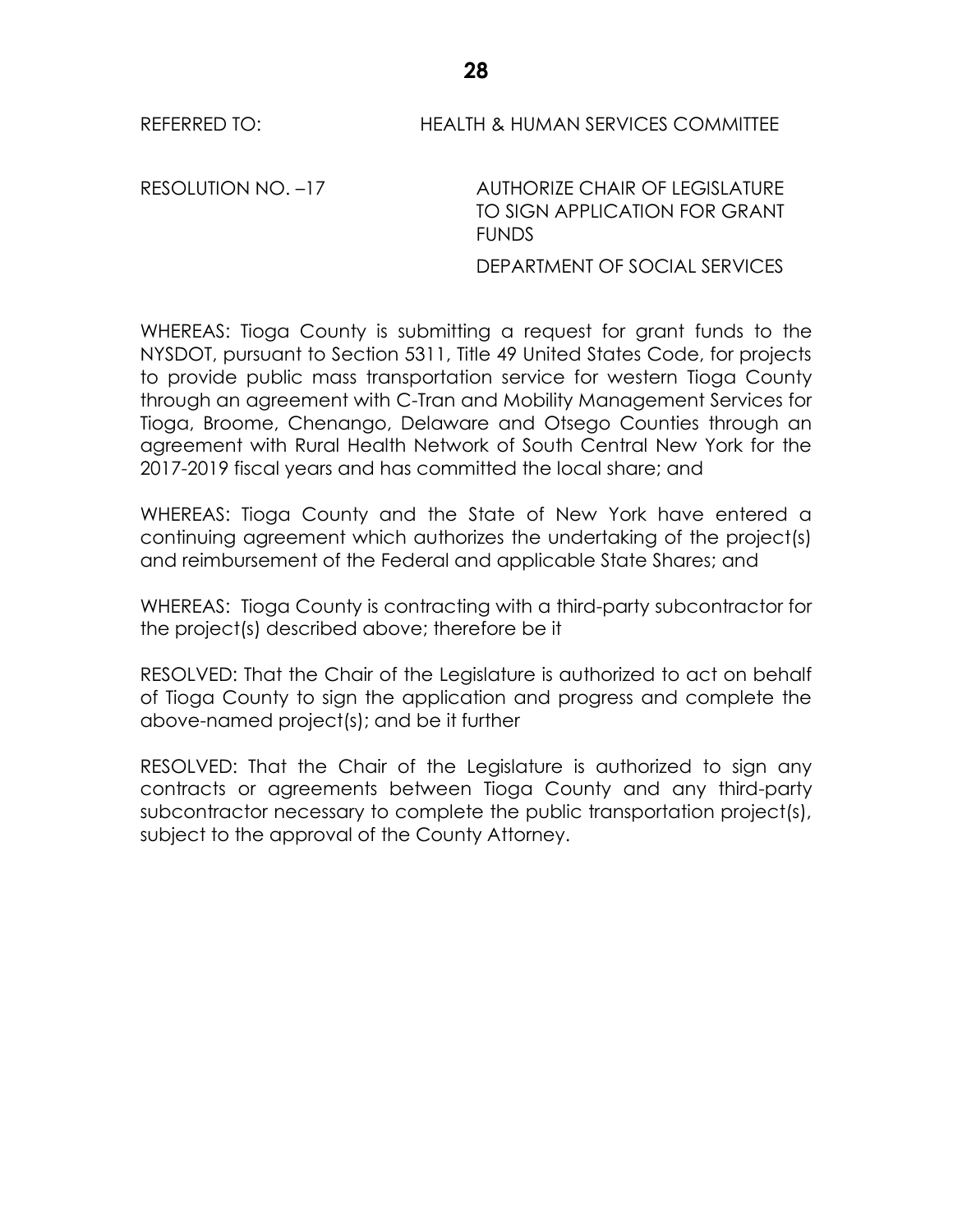REFERRED TO: PUBLIC SAFETY COMMITTEE

RESOLUTION NO. -17 AUTHORIZE THE SUBMISSION OF HOMELAND SECURITY GRANT **APPLICATION** (SHSP 17 and SLETPP 17) EMERGENCY MANAGEMENT SHERIFF'S OFFICE

WHEREAS: The Office of Homeland Security has issued a grant of \$69,980 to Tioga County. The grant will be used for the development of the Continuity of Operations Plan. Once the grant is awarded, 75% (\$52,485) will be appropriated to Emergency Management (SHSP17); and 25% of the monies (\$17,495) will be appropriated to the Sheriff's Office (SLETPP17) for radios for the SWAT team; and

WHEREAS: Tioga County protocol is to seek permission prior to submitting said application. However, due to the short notification period, the Tioga County Emergency Management Office had to submit an application for this funding by June 16, 2017; therefore be it

RESOLVED: That the Tioga County Emergency Management Office be given authorization to apply for this grant, after the fact, to be in compliant with county policy.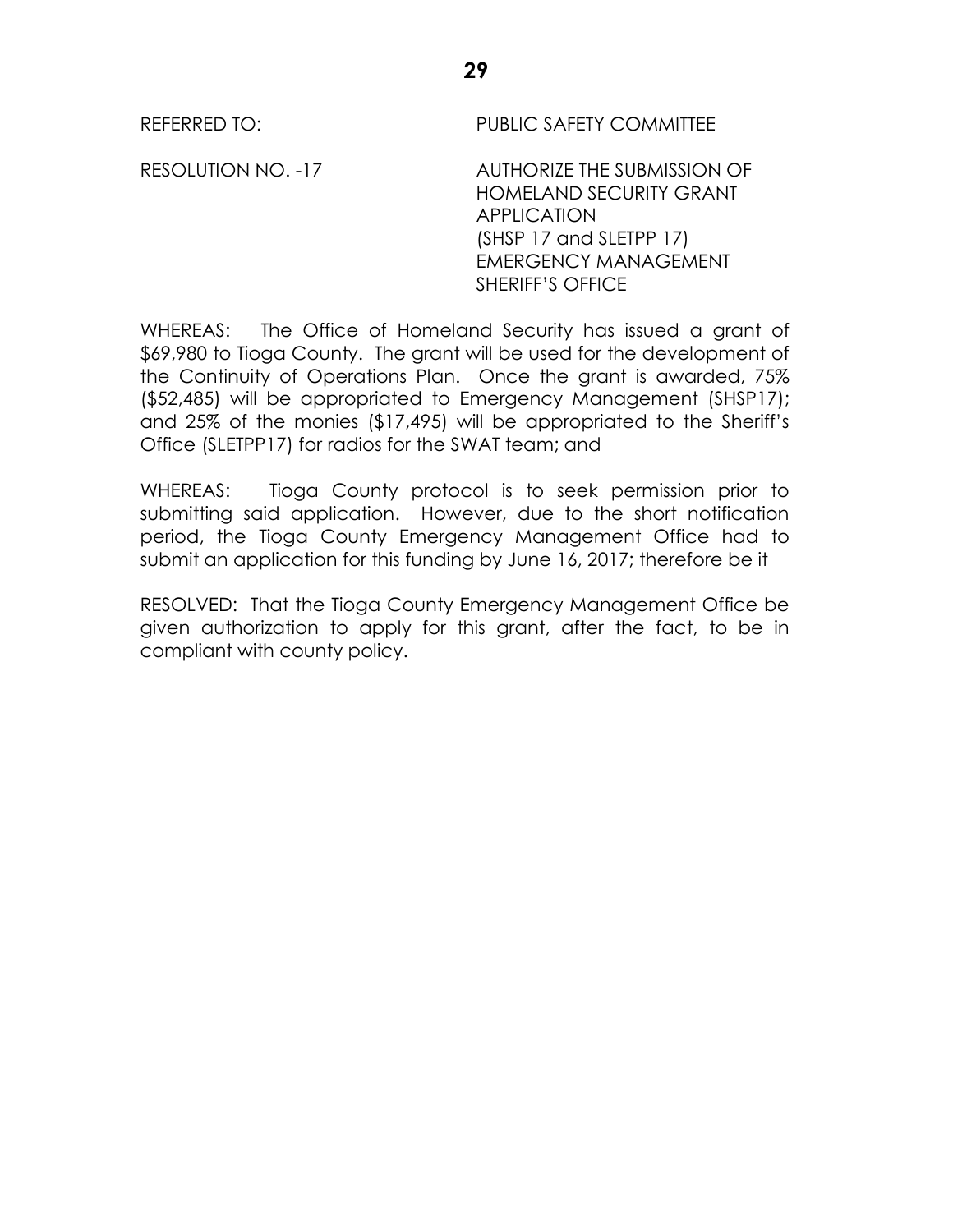REFERRED TO: PUBLIC SAFETY COMMITTEE

RESOLUTION NO. -17 AUTHORIZE THE SUBMISSION OF 2017-2018 HAZARDOUS MATERIALS EMERGENCY PREPAREDNESS GRANT APPLICATION (HMEP) EMERGENCY MANAGEMENT

WHEREAS: The Office of Homeland Security has issued a grant of \$6,206 to Tioga County. The grant will be used to update the County's Hazardous Materials Response Plan. Once the grant is awarded, 20% (\$1,034) will be County funded monies; and

WHEREAS: Tioga County protocol is to seek permission prior to submitting said application. However, due to the short notification period, the Tioga County Emergency Management Office had to submit an application for this funding by June 21, 2017; therefore be it

RESOLVED: That the Tioga County Emergency Management Office be given authorization to apply for this grant, after the fact, to be in compliant with county policy.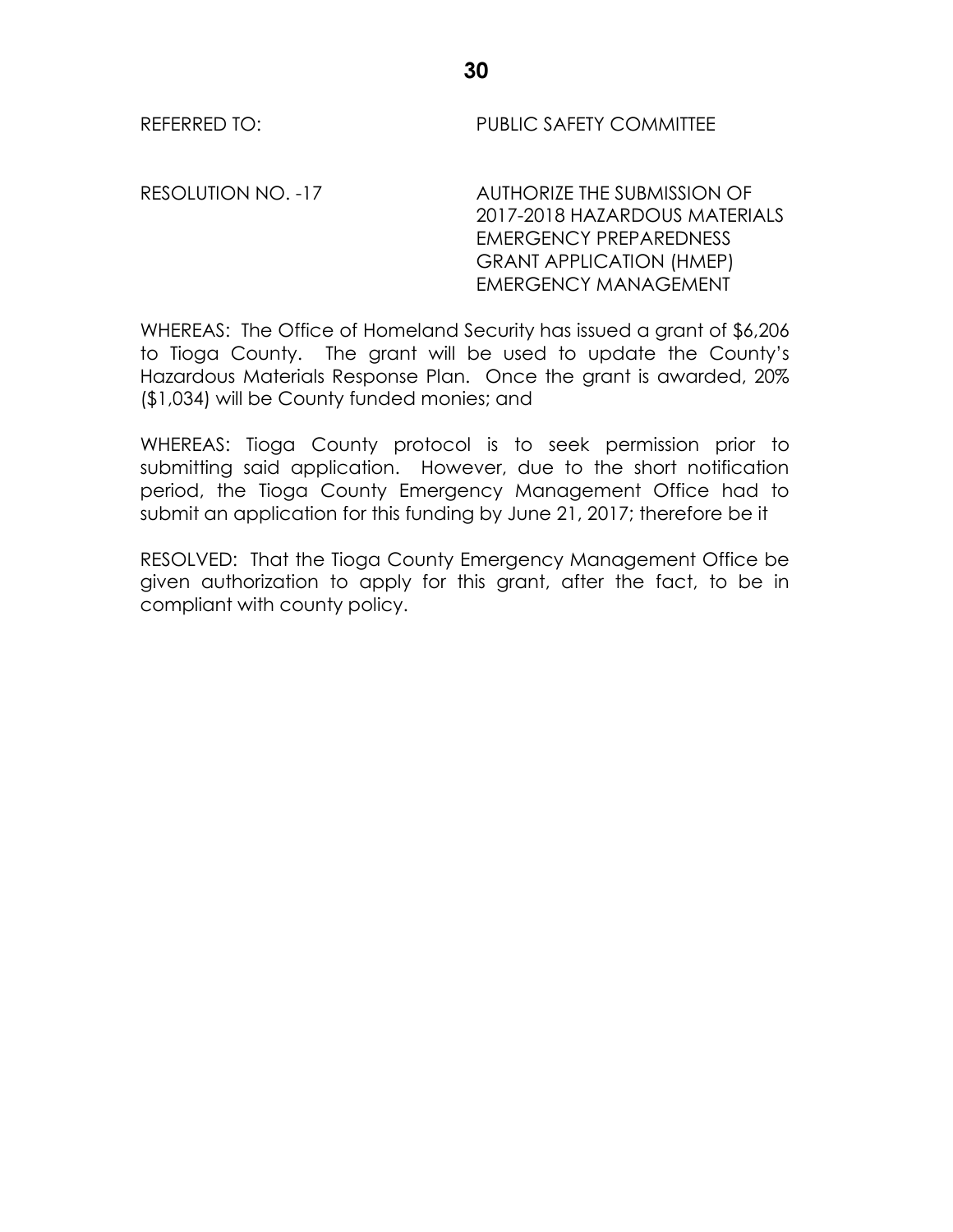REFERRED TO: ED&P COMMITTEE

RESOLUTION NO. -17 TIOGA COUNTY SUPPORT FOR THE VILLAGE OF WAVERLY NYS PARKS EFP CFA GRANT FOR WAVERLY GLEN PARK PHASE 1 IMPLEMENTATION

WHEREAS: The Tioga County Legislature adopted the Tioga County 2020 Strategic Plan, per resolution 140-16; and

WHEREAS: The Tioga County 2020 Strategic Plan lists as an Overall Priority Goal to "Maintain and strengthen Tioga County's position as a tourism destination", and an Objective under that to "Increase visitors" length of stay and spending by assisting with projects that develop and enhance new and existing tourism assets…as well as increasing recreational, cultural, and entertainment opportunities"; and

WHEREAS: The Waverly Glen Park improvement project is a project that implements the goal and objective listed above, particularly the planned trails connection to Two Rivers State Park which could aid in attracting more visitors to Tioga County, and therefore could increase sales tax in the local Waverly area and County; therefore be it

RESOLVED: That the Tioga County Legislature hereby fully supports the Village of Waverly's NYS Park EPF CFA grant application for Phase 1 improvements to Waverly Glen Park.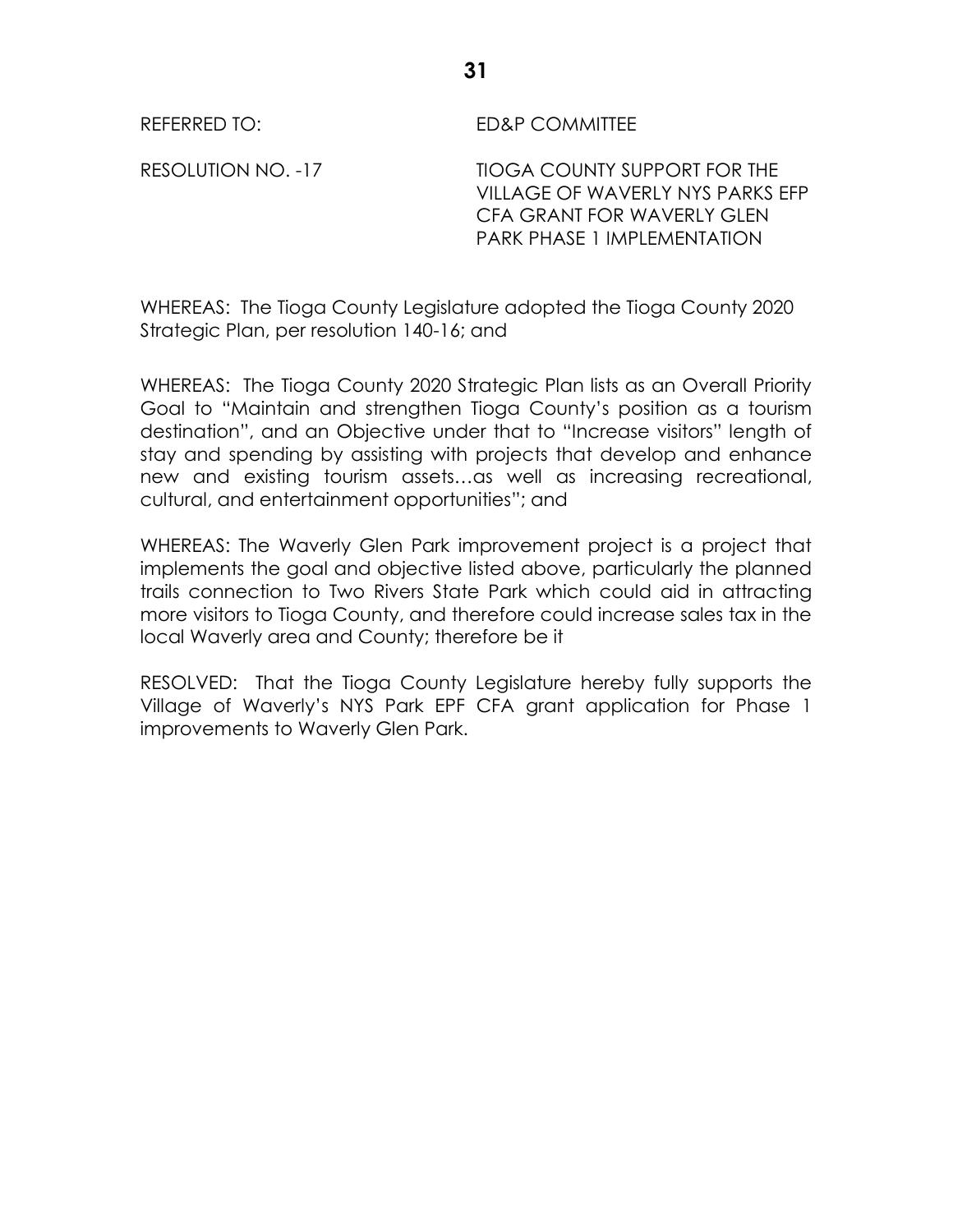REFERRED TO: HEALTH AND HUMAN SERVICES COMMITTEE

RESOLUTION NO. -17 AUTHORIZE APPLICATION FOR NEW YORK STATE COMMUNITY DEVELOPMENT BLOCK GRANT PUBLIC HEALTH DEPARTMENT

WHEREAS: Tioga County Public Health has identified current mobile dental trailer as aging and in need of replacement; and

WHEREAS: Tioga County children and adults utilize and benefit from the current mobile dental services program with an increase of access to preventive and restorative dental care; and

WHEREAS: Replacement mobile dental vehicle will be designed for better mobility therefore allowing for even greater accessibility for Tioga County residents; and

WHEREAS: Proposed replacement mobile dental vehicle at the estimated cost of \$475,000 will be funded through other various grant opportunities including Appalachian Regional Commission (\$150,000) and Floyd Hooker Foundation (\$25,000), as well as this block grant; and

WHEREAS: This grant source requires no local match and allows a maximum request of \$300,000 in funding per application; and

WHEREAS: Per Resolution 144-17 a Public Hearing was held June 22, 2017 and no comments were received; therefore be it

RESOLVED: That the Tioga County Legislature hereby authorizes submission and administration of said grant to New York State Office of Community Renewal in the amount not to exceed \$300,000.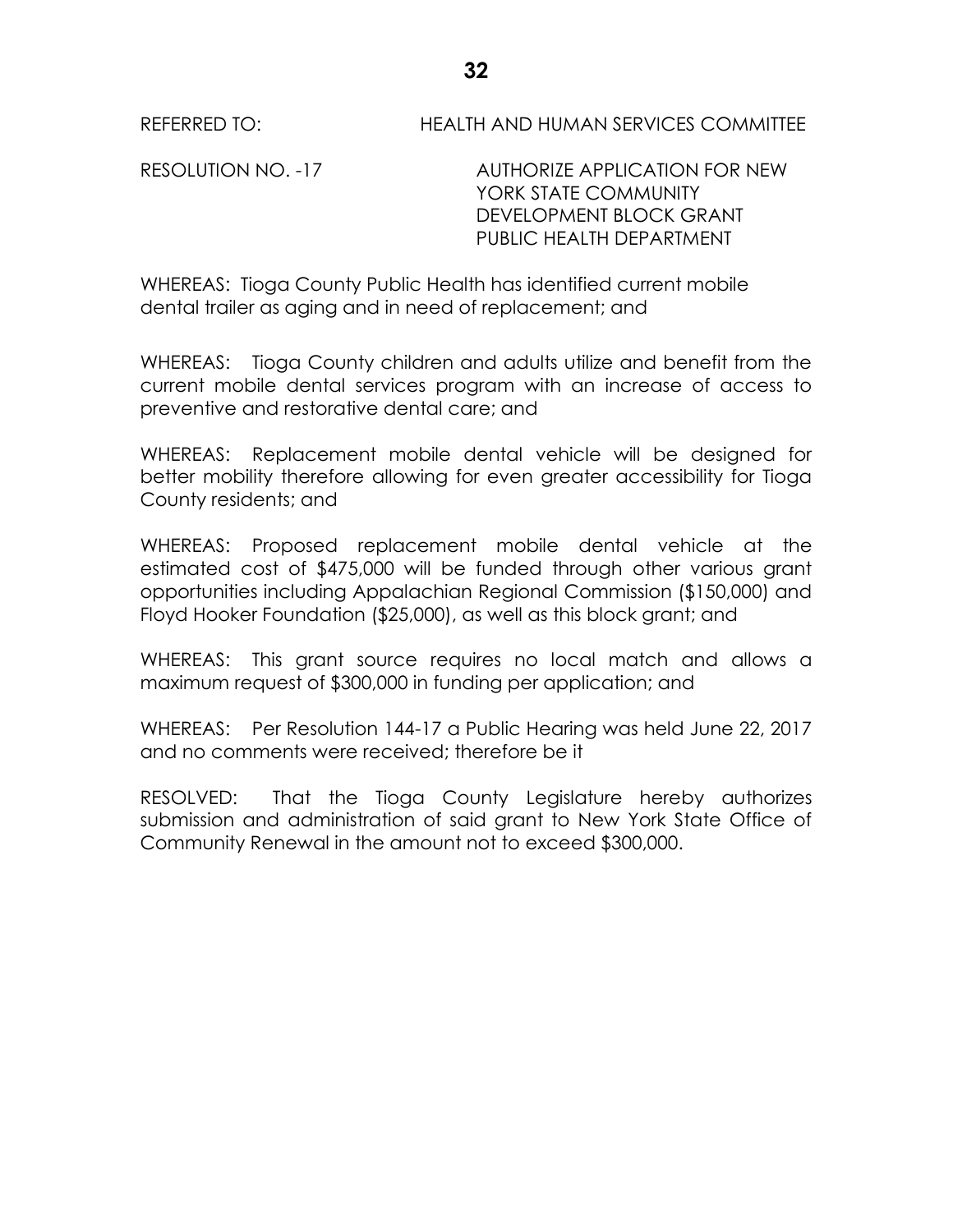| REFERRED TO:      | HEALTH AND HUMAN SERVICES COMMITTEE<br><b>PERSONNEL COMMITTEE</b> |
|-------------------|-------------------------------------------------------------------|
| RESOLUTION NO.-17 | AUTHORIZE SALARY REALLOCATION                                     |

PUBLIC HEALTH DEPARTMENT

WHEREAS: Legislative approval is required for the reallocation of positions within salary grades; and

WHEREAS: The Personnel Department received a request from the Public Health Director to add duties to the Community Health Program Supervisor classification (CSEA SG XIII), which included the designation as an Early Intervention Official who will have full oversight of the Early Intervention program to ensure compliance with New York State laws and regulations; and

WHEREAS: The Personnel Officer has determined that the level of said additional responsibilities justifies consideration for salary reallocation; therefore be it

RESOLVED: That the Tioga County Legislature authorizes salary reallocation of the Community Health Program Supervisor from CSEA SG XIII to CSEA SG XV; and be it further:

RESOLVED: That the current incumbent, Heather Morgan, shall receive an increase of \$6,582 added to her current annual salary effective July 12, 2017.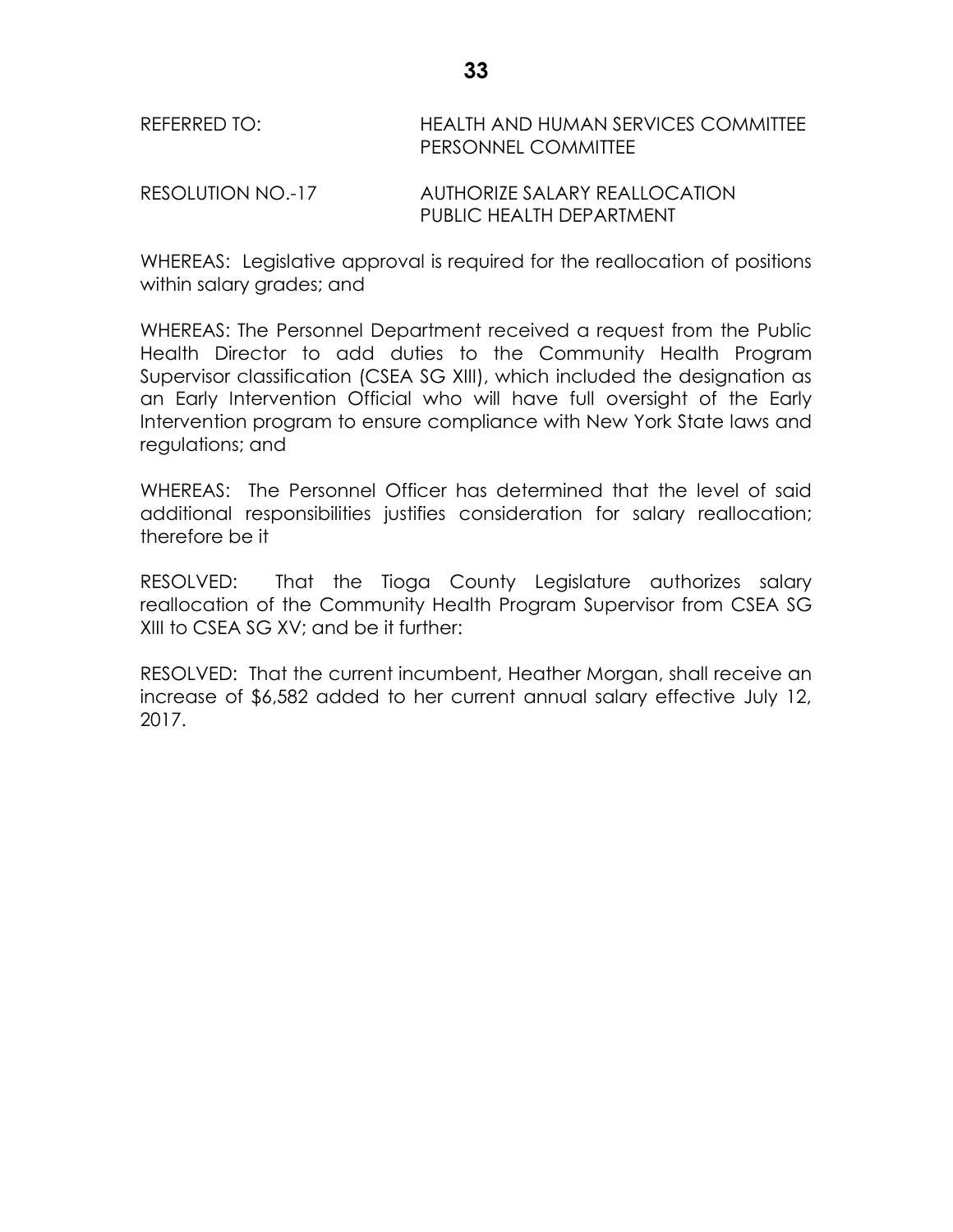REFERRED TO: HEALTH AND HUMAN SERVICES COMMITTEE PERSONNEL COMMITTEE

RESOLUTION NO. -17 ABOLISH/CREATE POSITIONS DEPARTMENT OF SOCIAL SERVICES

WHEREAS: Legislative approval is required for the abolishment and creation of any new positions within Tioga County; and

WHEREAS: New York State has been slowly taking over administration of the SNAP/Medicaid programs, resulting in a reduced need for staff on the local level; and

WHEREAS: The Department of Social Services currently has two (2) vacant Office Specialist positions (SG III \$24,507-\$25,207) in the Medicaid unit that there is no longer a need to backfill; and

WHEREAS: There is an increased need for a Community Services Worker position (SG IV \$25,946-\$26,646) in the Children's Services Division due to increased activity in that division, especially Foster Care; and

WHEREAS: The Commissioner of Social Services has determined that having an additional Community Services Worker will better serve the needs of the department than the two Office Specialist positions; therefore be it:

RESOLVED: That two (2) vacant Office Specialist positions be abolished effective July 12, 2017; and be it further

RESOLVED: That one (1) position of Community Services Worker (SG IV) is hereby created effective July 12, 2017; and be it further

RESOLVED: That the Community Services Worker position shall be filled according to County Policy regarding new hires; and be it further

RESOLVED: That the full-time headcount for the Department of Social Services shall be reduced by one (1).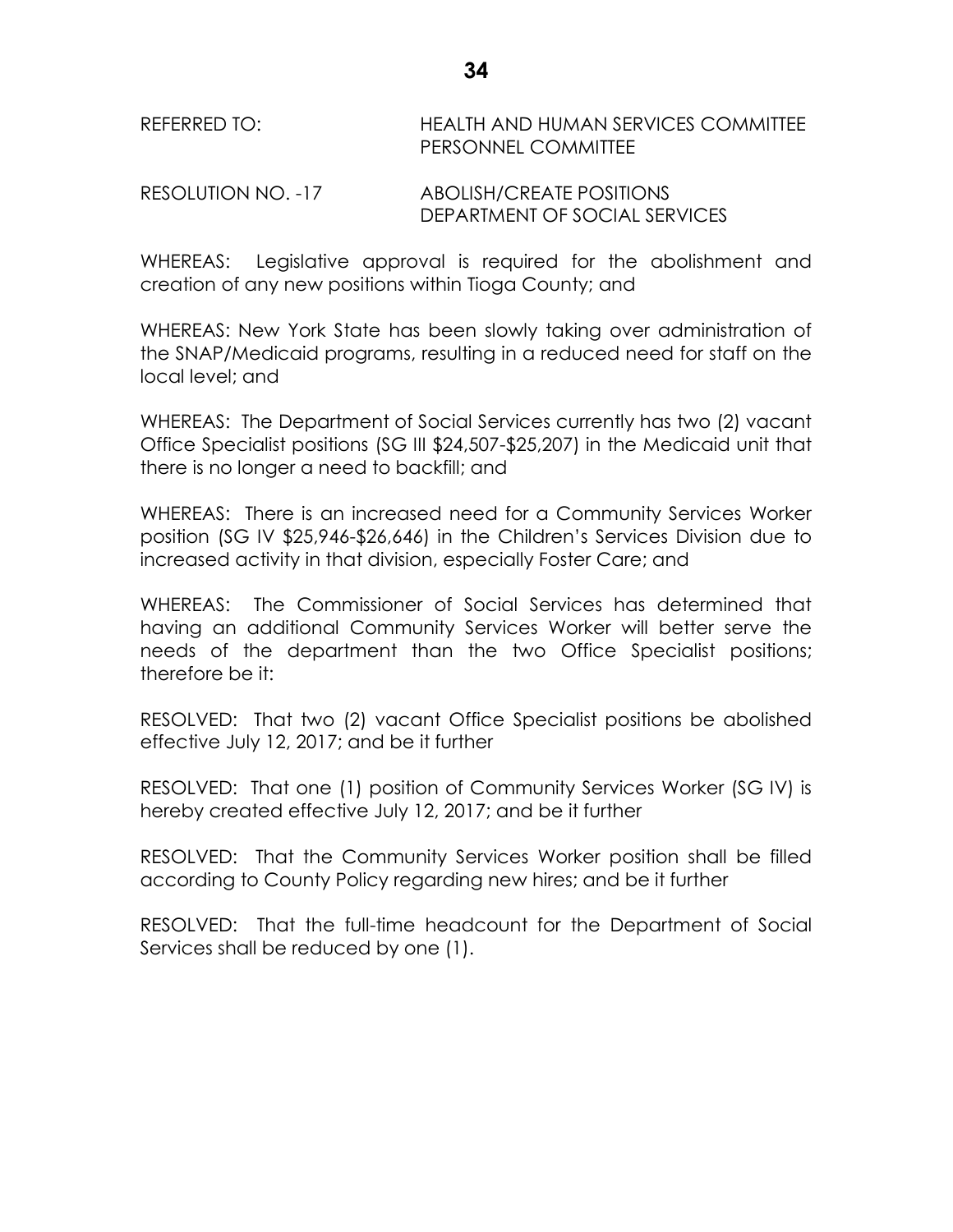| REFERRED TO:       | LEGISLATIVE WORKSESSION<br><b>PERSONNEL COMMITTEE</b> |
|--------------------|-------------------------------------------------------|
| RESOLUTION NO. -17 | STANDARD WORK DAY AND                                 |

WHEREAS: The New York State Retirement System created new reporting regulations in 2009 that require establishment of terms and work hours for elected and appointed officials and a resolution stating such at the onset of each term; therefore be it

REPORTING RESOLUTION

RESOLVED: That the County of Tioga hereby establishes the following as standard work days for elected and appointed officials, and will report the following days worked to the New York State and Local Employees' Retirement System based on the record of activities maintained and submitted by the following officials to the Clerk of this body;

| <b>Title</b>                     | <b>Name</b> | <b>Standard</b><br>Work<br>Day<br>(Hrs/day) | Term<br><b>Begins/Ends</b> | Participate<br>s in<br>Employer's<br>Time<br><b>Keeping</b><br>System<br>(Y/N) | Days/Mont<br>n<br>(based on<br><b>Record of</b><br><b>Activities)</b> |
|----------------------------------|-------------|---------------------------------------------|----------------------------|--------------------------------------------------------------------------------|-----------------------------------------------------------------------|
| <b>Elected Officials</b>         |             |                                             |                            |                                                                                |                                                                       |
|                                  |             |                                             | $1/1/14-$                  |                                                                                |                                                                       |
| District Attorney                | Kirk Martin | 7                                           | 12/31/17                   | N                                                                              | 33.62                                                                 |
|                                  | James       |                                             | $1/1/14-$                  |                                                                                |                                                                       |
| <b>County Treasurer</b>          | McFadden    | 7                                           | 12/31/17                   | N                                                                              | 23.31                                                                 |
| Appointed                        |             |                                             |                            |                                                                                |                                                                       |
| <b>Officials</b>                 |             |                                             |                            |                                                                                |                                                                       |
| 2 <sup>nd</sup> Assistant        | Cheryl      |                                             | $1/1/14-$                  |                                                                                |                                                                       |
| <b>District Attorney</b>         | Mancini     | 7                                           | 12/31/17                   | N                                                                              | 21.49                                                                 |
| 2 <sup>nd</sup> Assistant Public | Mark J.     |                                             | $3/1/12$ -                 |                                                                                |                                                                       |
| Defender                         | Loughran    | 6                                           | 12/31/15                   | N                                                                              | 13.82                                                                 |

I, Maureen L. Dougherty, Secretary/Clerk of the governing board of the County of Tioga, of the State of New York, do hereby certify that I have compared the foregoing with the original resolution passed by such board at a legally convened meeting held on the 11<sup>th</sup> day of July, 2017 on file as part of the minutes of such meeting, and that same is a true copy thereof and the whole of such original.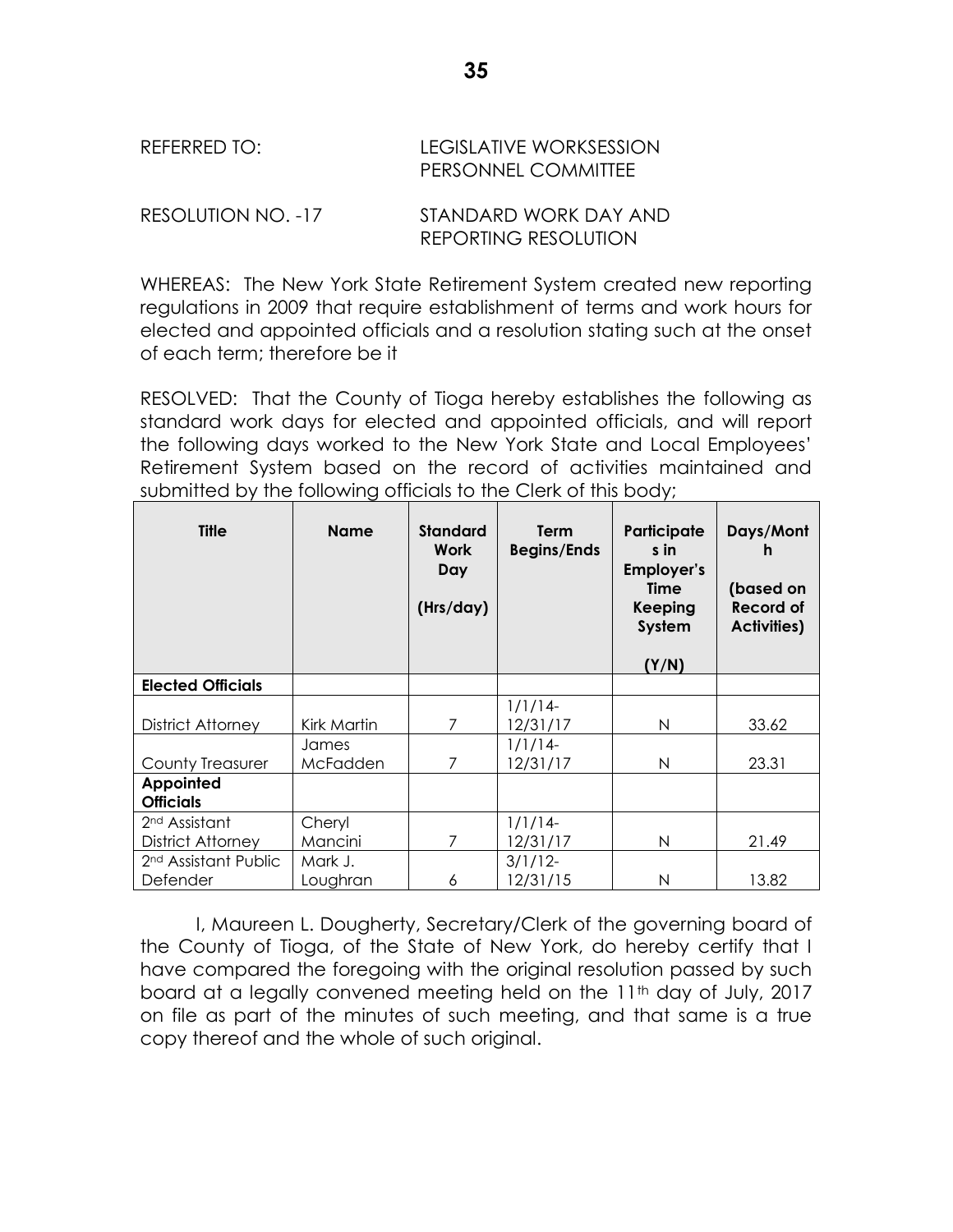IN WITNESS WHEREOF, I have hereunto set my hand and the seal of the Tioga County Legislature on this 11th day of July, 2017.

Tioga County Legislative Clerk

\_\_\_\_\_\_\_\_\_\_\_\_\_\_\_\_\_\_\_\_\_\_\_\_\_\_\_\_\_\_\_\_\_

Affidavit of Posting: I, Maureen L. Dougherty, being duly sworn, depose and say that the posting of the resolution began on July 11, 2017 and continued for at least 30 days. That the resolution was available to the public on the

□ Employer's website at [www.tiogacountyny.com](http://www.tiogacountyny.com/)

□ Official sign board at Tioga County Legislative Office.

□ Main Entrance Clerk's Office at \_\_\_\_\_\_\_\_\_\_\_\_\_\_\_\_\_\_\_\_\_